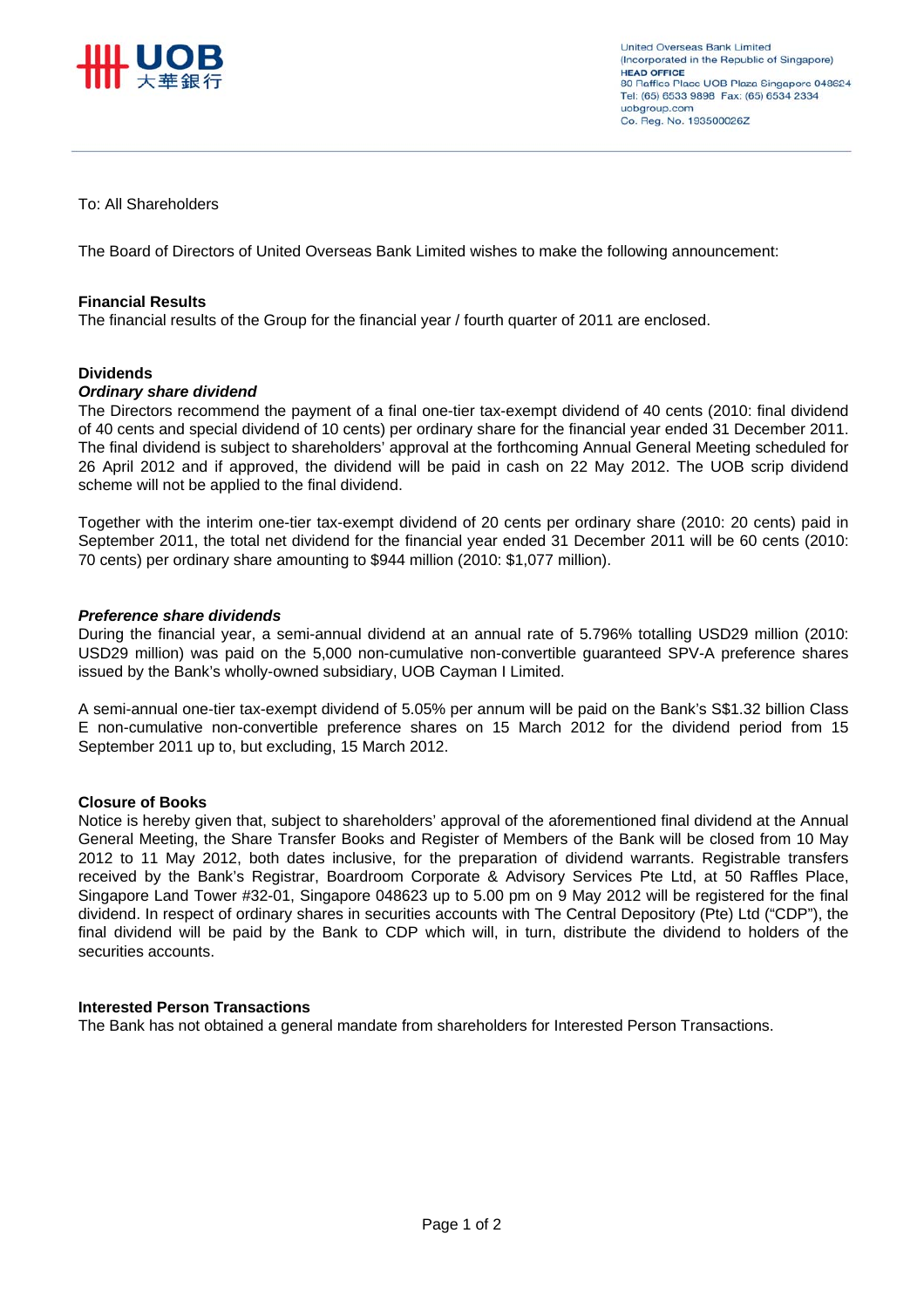**Disclosure of person occupying a managerial position in the issuer or any of its principal subsidiaries who is a relative of a director or chief executive officer or substantial shareholder of the issuer pursuant to Rule 704(13)** 

| Name          | Age | Family relationship with<br>any director and/or<br>substantial shareholder | Current position and<br>duties, and the year the<br>position was held                                                      | Details of changes in duties<br>and position held, if any,<br>during the year |
|---------------|-----|----------------------------------------------------------------------------|----------------------------------------------------------------------------------------------------------------------------|-------------------------------------------------------------------------------|
| Wee Ee Cheong | 59  | Son of Dr Wee Cho Yaw.<br><b>UOB Chairman</b>                              | Deputy Chairman & CEO                                                                                                      | Nil                                                                           |
| Tan Deng Lang | 61  | Son-in-law of Dr Wee Cho<br>Yaw, UOB Chairman                              | <b>Senior Director</b><br>Global Markets & Investment<br>Management/Investments<br>Assurance & Control<br>(wef 1 May 2011) | Monitor, review and oversee<br>the Group's investments.                       |

# **BY ORDER OF THE BOARD UNITED OVERSEAS BANK LIMITED**

Mrs Vivien Chan **Secretary** 

Dated this 23<sup>rd</sup> day of February 2012

The results are also available at uobgroup.com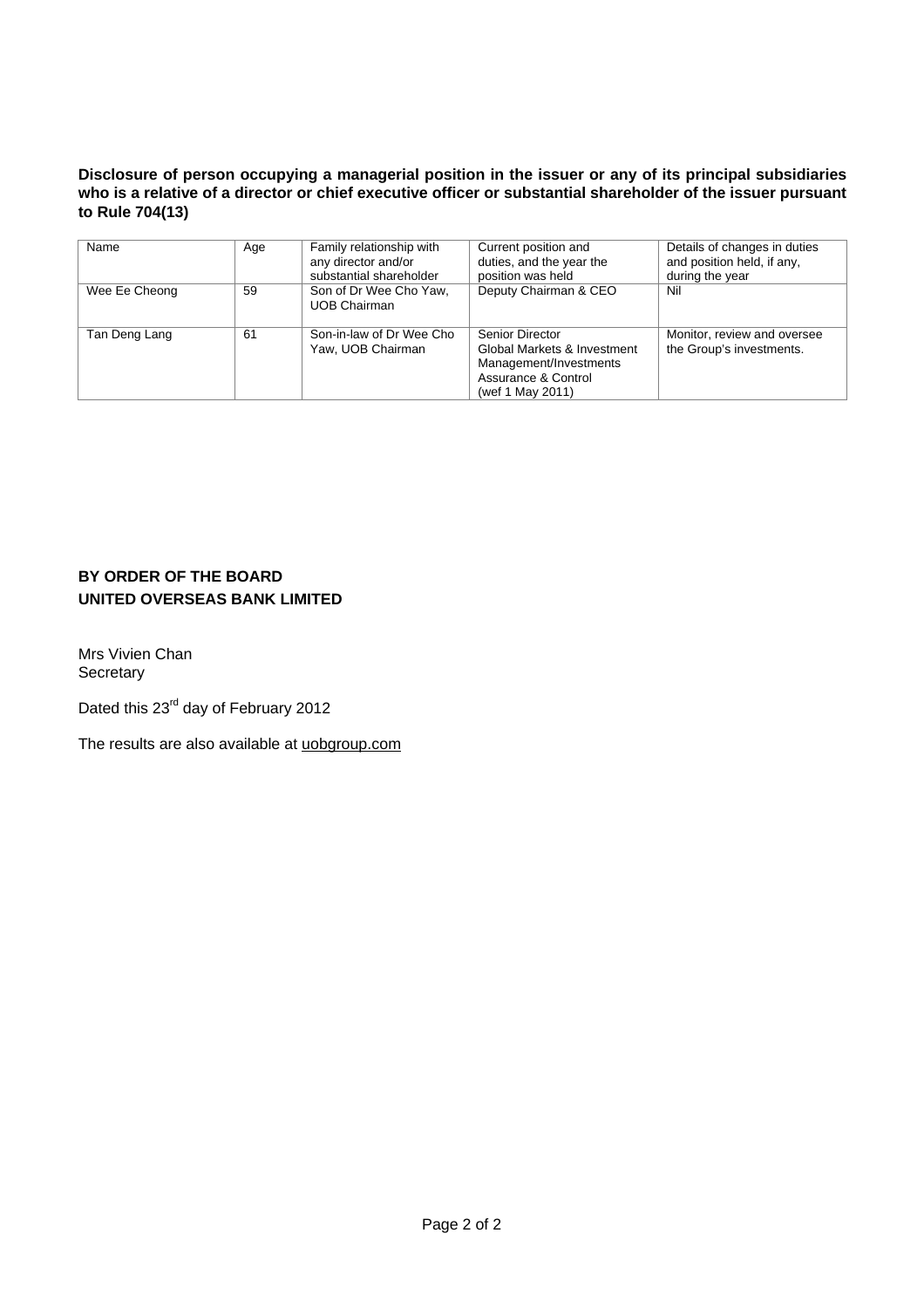

# **Group Financial Report**

 **For the Financial Year 2011**

**United Overseas Bank Limited Incorporated in the Republic of Singapore Company Registration Number: 193500026Z**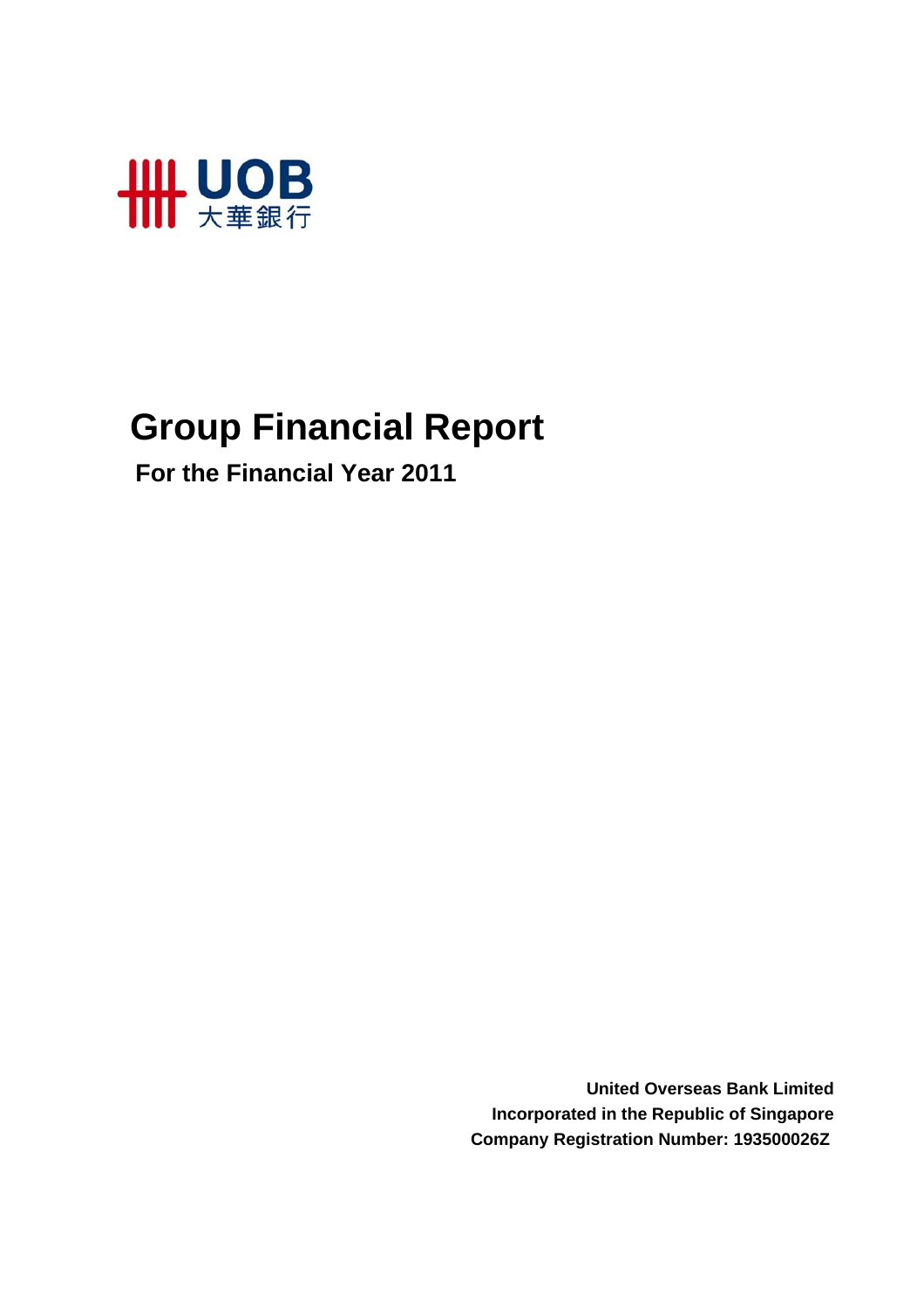# IIL UOB

# **Contents**

## **Page**

- 2 Financial Highlights
- 4 Performance Review
- 6 Net Interest Income
- 8 Non-Interest Income
- 9 Operating Expenses
- 10 Impairment Charges
- 11 Customer Loans
- 12 Non-Performing Assets
- 14 Customer Deposits
- 14 Debts Issued
- 15 Shareholders' Equity
- 15 Changes in Issued Shares of the Bank
- 16 Performance by Operating Segment
- 18 Performance by Geographical Segment
- 19 Capital Adequacy Ratios

### **Appendix**

- 1 Consolidated Income Statement
- 2 Consolidated Statement of Comprehensive Income
- 3 Consolidated Balance Sheet
- 4 Consolidated Statement of Changes in Equity
- 5 Consolidated Cash Flow Statement
- 6 Balance Sheet of the Bank
- 7 Statement of Changes in Equity of the Bank

**Attachment**: Independent Auditors' Report

#### **Notes:**

- 1 The financial statements are presented in Singapore dollars.
- 2 Certain comparative figures have been restated to conform with the current period's presentation.
- 3 Certain figures in this report may not add up to the respective totals due to rounding.
- 4 Amounts less than \$500,000 in absolute term are shown as "0".

"NM" denotes not meaningful.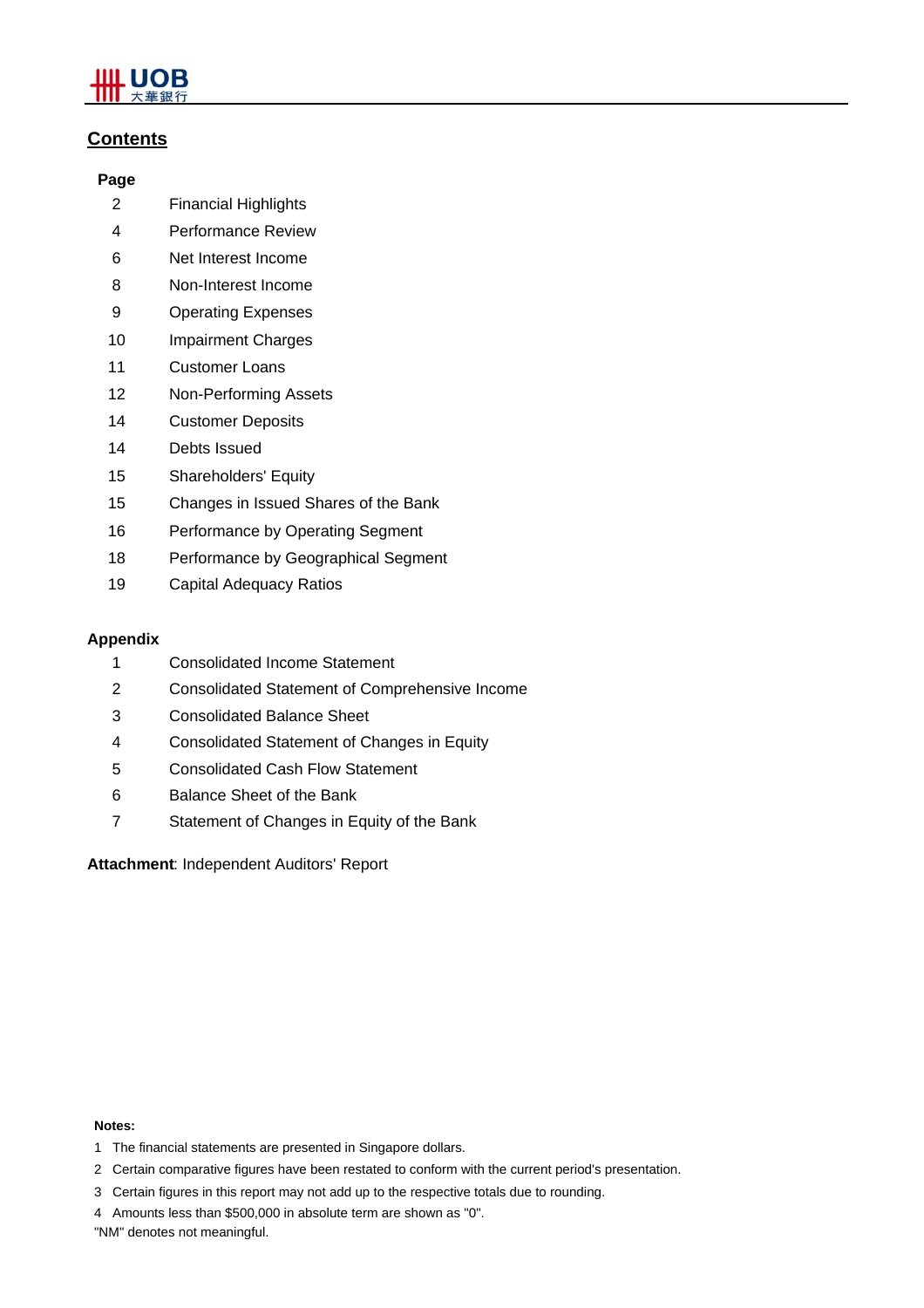### ШL UOB 大華銀行

#### **Financial Highlights**

|                                                  | 2011  | 2010  | $+$ /(-)                     | 4Q11      | 3Q11           | $+$ /(-)         | 4Q10  | $+$ /(-)      |
|--------------------------------------------------|-------|-------|------------------------------|-----------|----------------|------------------|-------|---------------|
|                                                  |       |       | $\frac{0}{6}$                |           |                | $\frac{9}{6}$    |       | $\frac{0}{6}$ |
| Summarised income statement (\$m)                |       |       |                              |           |                |                  |       |               |
| Net interest income                              | 3,678 | 3,532 | 4.1                          | 978       | 915            | 6.9              | 865   | 13.1          |
| Fee and commission income                        | 1,318 | 1,163 | 13.3                         | 327       | 323            | 1.0              | 310   | 5.4           |
| Other non-interest income                        | 703   | 811   | (13.4)                       | 173       | 122            | 41.6             | 214   | (19.2)        |
| Total income                                     | 5,699 | 5,507 | 3.5                          | 1,478     | 1,361          | 8.6              | 1,389 | 6.4           |
| Less: Total expenses                             | 2,450 | 2,258 | 8.5                          | 625       | 631            | (1.0)            | 620   | 0.8           |
| Operating profit                                 | 3,248 | 3,249 | $\overline{\phantom{a}}$     | 853       | 730            | 16.8             | 769   | 10.9          |
| Less: Amortisation/impairment charges            | 534   | 485   | 10.1                         | 228       | 102            | >100.0           | 183   | 25.0          |
| Add: Share of profit of associates               | 93    | 139   | (33.0)                       | $\pmb{0}$ | 19             | (98.7)           | 38    | (99.3)        |
| Less: Tax and non-controlling interests          | 481   | 478   | 0.7                          | 67        | 126            | (46.5)           | 71    | (5.2)         |
| Core net profit after tax                        | 2,327 | 2,426 | (4.1)                        | 558       | 522            | 7.0              | 553   | 0.8           |
| Add: One-time gain <sup>1</sup>                  |       | 270   | <b>NM</b>                    |           |                |                  | 152   | NM            |
| Net profit after tax <sup>2</sup>                | 2,327 | 2,696 | (13.7)                       | 558       | 522            | 7.0              | 706   | (21.0)        |
|                                                  |       |       |                              |           |                |                  |       |               |
| Financial indicators (based on core earnings)    |       |       |                              |           |                |                  |       |               |
| Non-interest income/Total income (%)             | 35.5  | 35.9  | $(0.4)$ % pt                 | 33.8      | 32.8           | 1.0% pt          | 37.7  | $(3.9)$ % pt  |
|                                                  |       |       |                              |           |                |                  |       |               |
| Overseas net profit before tax                   |       |       |                              |           |                |                  |       |               |
| contribution (%)                                 | 34.7  | 31.5  | 3.2% pt                      | 36.2      | 35.1           | 1.1% pt          | 27.9  | 8.3% pt       |
| Earnings per ordinary share $(\text{$\$})^{3,4}$ |       |       |                              |           |                |                  |       |               |
| <b>Basic</b>                                     | 1.43  | 1.52  | (5.9)                        | 1.39      | 1.22           | 13.9             | 1.37  | 1.5           |
| <b>Diluted</b>                                   | 1.42  | 1.52  | (6.6)                        | 1.39      | 1.21           | 14.9             | 1.36  | 2.2           |
|                                                  |       |       |                              |           |                |                  |       |               |
| Return on average ordinary                       |       |       |                              |           |                |                  |       |               |
| shareholders' equity $(%)^{3,4}$                 | 11.1  | 12.9  | $(1.8)$ % pt                 | 10.7      | 9.4            | 1.3% pt          | 11.2  | $(0.5)$ % pt  |
| Return on average total assets $(\%)^4$          | 1.06  | 1.24  | $(0.18)$ % pt                | 0.98      | 0.94           | 0.04% pt         | 1.07  | $(0.09)$ % pt |
|                                                  |       |       |                              |           |                |                  |       |               |
| Net interest margin $(\%)$ <sup>4</sup>          | 1.92  | 2.09  | $(0.17)$ % pt                | 1.95      | 1.89           | 0.06% pt         | 1.91  | 0.04% pt      |
| Expense/Income ratio (%)                         | 43.0  | 41.0  | 2.0% pt                      | 42.3      | 46.4           | $(4.1)$ % pt     | 44.6  | $(2.3)$ % pt  |
|                                                  |       |       |                              |           |                |                  |       |               |
| Loan charge off rate (bp) $4$                    |       |       |                              |           |                |                  |       |               |
| Exclude collective impairment                    | 12    | 18    | (6)bp                        | 23        | 8              | 15 <sub>bp</sub> | 46    | (23)bp        |
| Include collective impairment                    | 30    | 35    | (5)bp                        | 30        | 30             |                  | 62    | (32)bp        |
| Net dividend per ordinary share $(e)$            |       |       |                              |           |                |                  |       |               |
| Interim                                          | 20.0  | 20.0  |                              |           |                |                  |       |               |
| Final                                            | 40.0  | 40.0  | $\qquad \qquad \blacksquare$ | 40.0      |                | <b>NM</b>        | 40.0  |               |
| Special                                          |       | 10.0  | <b>NM</b>                    |           |                |                  | 10.0  | <b>NM</b>     |
| Total                                            | 60.0  | 70.0  | (14.3)                       | 40.0      | $\blacksquare$ | <b>NM</b>        | 50.0  | (20.0)        |

**Notes:**

1 Refer to the gains on sale of UOB Life Assurance Limited and United Industrial Corporation Limited.

2 Refer to profit attributable to equity holders of the Bank.

3 Calculated based on profit attributable to equity holders of the Bank net of preference share dividends.

4 Computed on an annualised basis.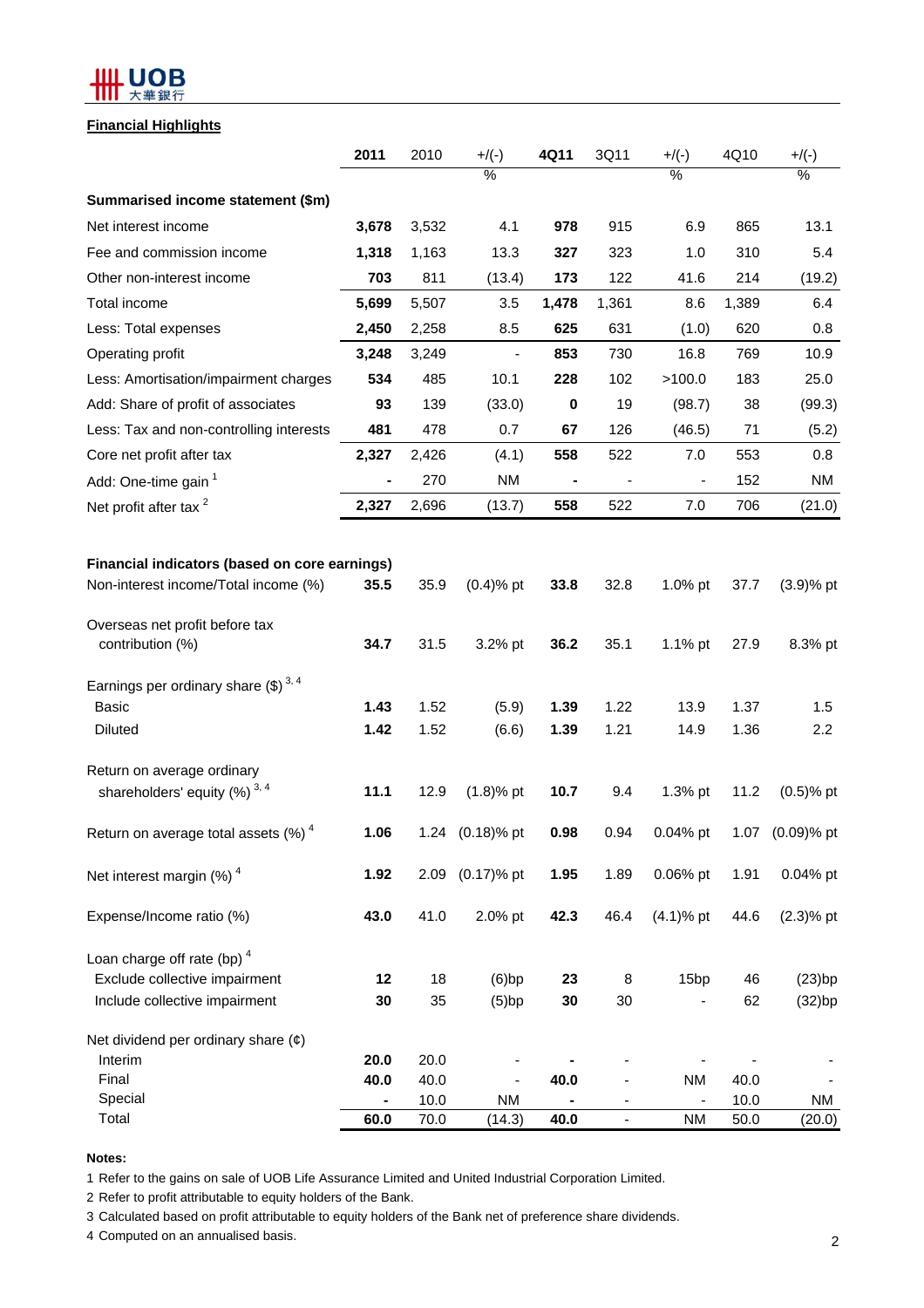

#### **Financial Highlights** *(cont'd)*

|                                                        | <b>Dec-11</b> | Sep-11  | $+$ /(-)     | Dec-10  | $+$ /(-)     |
|--------------------------------------------------------|---------------|---------|--------------|---------|--------------|
|                                                        |               |         | %            |         | $\%$         |
| <b>Financial indicators</b>                            |               |         |              |         |              |
| Customer loans (net) (\$m)                             | 141,191       | 137,633 | 2.6          | 112,440 | 25.6         |
| Customer deposits (\$m)                                | 169,460       | 158,435 | 7.0          | 142,299 | 19.1         |
| Loans/Deposits ratio $(\%)$ <sup>1</sup>               | 83.3          | 86.9    | $(3.6)$ % pt | 79.0    | 4.3% pt      |
| NPL ratio $(%)2$                                       | 1.4           | 1.5     | $(0.1)$ % pt | 1.8     | $(0.4)$ % pt |
| Total assets (\$m)                                     | 236,958       | 230,517 | 2.8          | 213,778 | 10.8         |
| Shareholders' equity $(\text{Im})^3$                   | 22,967        | 22,286  | 3.1          | 21,473  | 7.0          |
| Net asset value ("NAV")<br>per ordinary share $(\$)^4$ | 13.23         | 12.80   | 3.4          | 12.51   | 5.8          |
| Revalued NAV per<br>ordinary share $(\$)^4$            | 15.28         | 14.63   | 4.4          | 14.34   | 6.6          |
| Capital adequacy ratios (%)                            |               |         |              |         |              |
| Core Tier 1                                            | 11.9          | 12.3    | $(0.4)$ % pt | 13.3    | $(1.4)$ % pt |
| Tier 1                                                 | 13.5          | 14.0    | $(0.5)$ % pt | 15.3    | $(1.8)$ % pt |
| Total                                                  | 16.7          | 17.5    | $(0.8)$ % pt | 19.8    | $(3.1)$ % pt |

#### **Notes:**

- 1 Refer to net customer loans and customer deposits.
- 2 Refer to non-performing loans as a percentage of gross customer loans.
- 3 Refer to equity attributable to equity holders of the Bank.
- 4 Preference shares are excluded from the computation.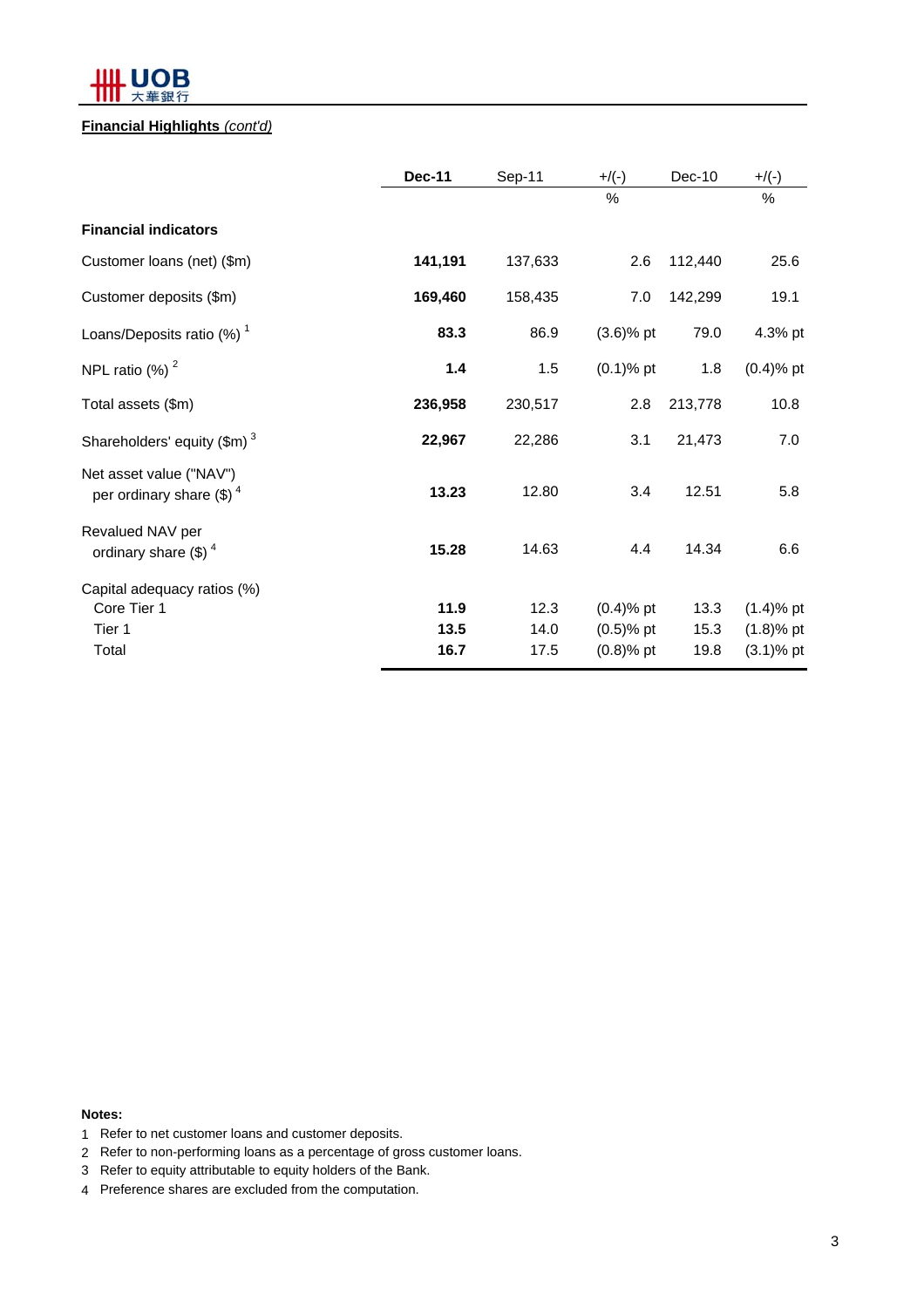

#### **Performance Review**

The financial statements have been prepared in accordance with Singapore Financial Reporting Standards ("FRS") as required by the Singapore Companies Act, with modification to FRS39 Financial Instruments: Recognition and Measurement in respect of loan loss provisioning, as provided in the Monetary Authority of Singapore ("MAS") Notice 612 Credit Files, Grading and Provisioning.

The new or amended FRS and Interpretations to FRS ("INT FRS") applicable to the Group with effect from 1 January 2011 are listed below. The adoption of these FRS and INT FRS has no significant impact on the financial statements of the Group.

- **Revised FRS24 Related Party Disclosures**
- INT FRS119 Extinguishing Financial Liabilities with Equity Instruments
- Improvements to FRSs 2010

Other than the above changes, the accounting policies and computation methods adopted in the audited financial statements for the financial year ended 31 December 2011 are the same as those adopted in the audited financial statements for the financial year ended 31 December 2010.

#### **2011 versus 2010**

The Group recorded a net profit after tax ("NPAT") of \$2,327 million for the financial year 2011, 4.1% lower when compared to the previous year. The increase in total income was offset by higher operating expenses, coupled with higher collective impairment set aside mainly due to strong loans growth. Share of associates' profits were lower due to weaker performance in the second half of 2011.

Total income increased 3.5% to \$5,699 million for the year, contributed by higher net interest income and fee and commission income. Net interest income grew 4.1% to \$3,678 million as strong loans growth for the year more than offset the impact of lower loan yields and rising funding costs. Fee and commission income rose 13.3% to \$1,318 million across Singapore and the regional countries. Loan-related fee income rose 29.9% to \$370 million whilst fee income from trade-related, credit card and investment-related businesses also increased. Trading and investment income was lower at \$392 million due to weaker global market sentiments in the second half of the year.

Costs continued to be managed. Total operating expenses for the year increased 8.5% to \$2,450 million on higher staff costs, occupancy and revenue-related expenses. Staff costs rose 13.0% on increased headcount to support business growth. Expense-to-income ratio stood at 43.0%.

Credit quality of loans remained sound. Individual impairment on loans declined to \$163 million, mainly from Singapore and the regional countries. Loans charge off improved 5 basis points to 30 basis points whilst nonperforming loans ("NPL") ratio improved 40 basis points to 1.4%. Total impairment charges were \$523 million due to collective impairment arising from loans growth.

Net customer loans rose 25.6% to \$141.2 billion as at 31 December 2011. The increase was broad based across geographies and industries. Loans from the regional countries escalated 35.2%, higher than Singapore which grew 22.2% as the Group's regional franchise gained further traction.

The Group's liquidity and funding position continued to be strong. Reliance on interbank funding was reduced considerably by \$12.1 billion, 38.0% to \$19.8 billion as at 31 December 2011. Instead, customer deposits were built up significantly.

Customer deposits rose 19.1% for the year to reach \$169.5 billion as at 31 December 2011. The growth was broad based across territories and mostly in fixed deposits. Loans-to-deposits ratio stood at 83.3%. To further entrench the Group's funding position, S\$1 billion fixed rate subordinated notes, A\$350 million senior unsecured floating rate notes, as well as US commercial papers were raised during the year.

Shareholders' equity grew 7.0% to \$23.0 billion mainly contributed by higher retained earnings and the issuance of new ordinary shares pursuant to the scrip dividend scheme.

Group Tier 1 and total capital adequacy ratios ("CAR") of 13.5% and 16.7% respectively as at 31 December 2011 were well above the regulatory requirements. The lower CAR were largely due to higher risk-weighted assets on strong loans growth.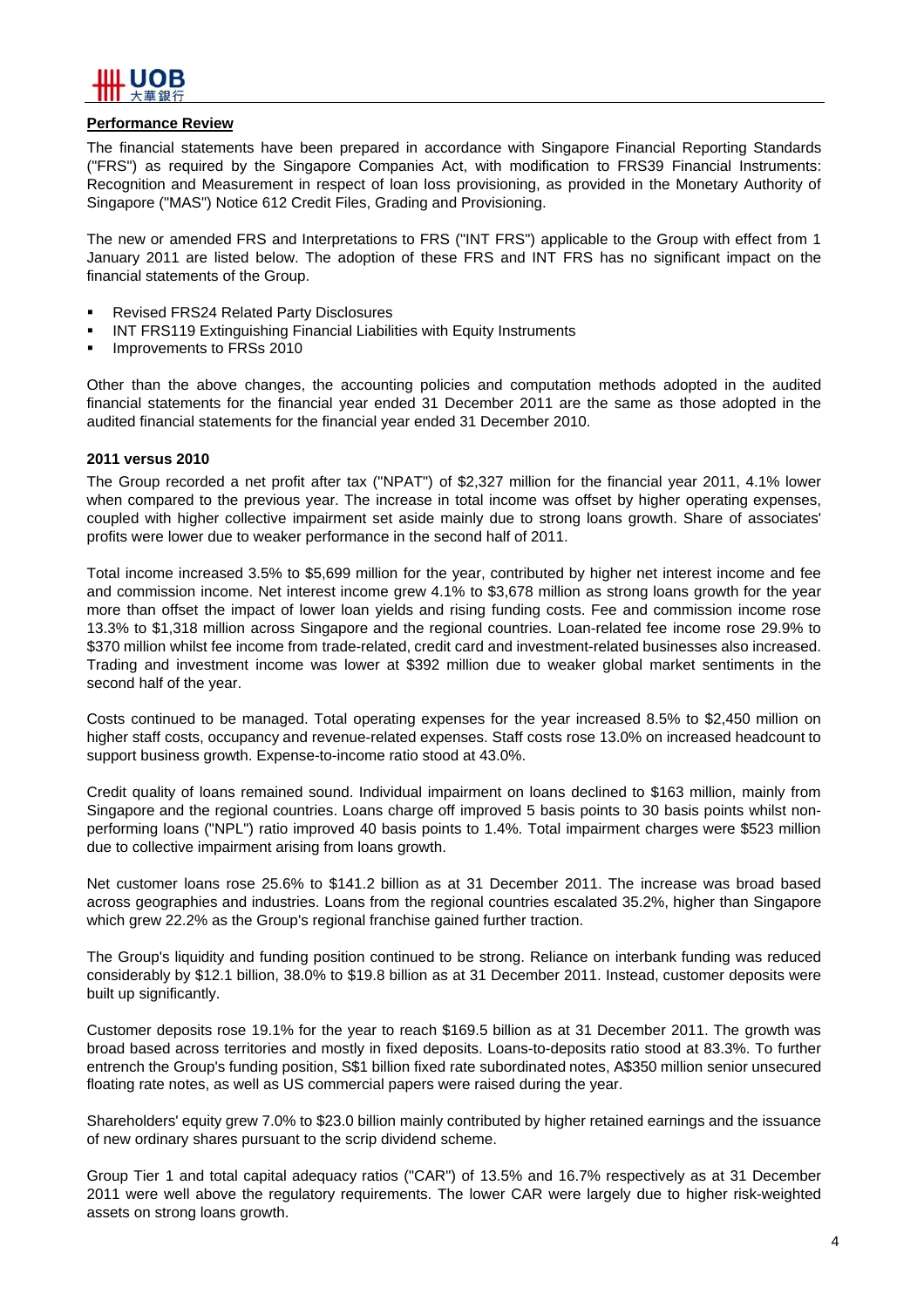

#### **Performance Review** *(cont'd)*

#### **Fourth quarter 2011 ("4Q11") versus third quarter 2011 ("3Q11")**

Group NPAT increased 7.0% for the quarter to \$558 million, contributed by higher net interest income, noninterest income and a reduction in expenses. Operating profit was strong and rose 16.8% in 4Q11 to \$853 million as the core businesses continued to grow.

Net interest income rose 6.9% to \$978 million in the quarter. The growth was contributed mainly by expanded loans volume as well as improved asset yields. Net interest margin increased 6 basis points to 1.95% as the Group further improved its assets mix in shifting towards higher yielding loans.

Fee and commission income increased 1.0% to \$327 million on higher service charges received and higher credit card income attributed to the festive season. Fee income from loan-related activities was at the same level as the previous quarter. Trading and investment income grew 58.0% to \$89 million amidst a backdrop of weaker global market conditions.

Total operating expenses declined 1.0% to \$625 million as the Group continued to contain costs in view of the uncertain global outlook. Staff costs declined 2.7% to \$350 million. Expense-to-income ratio improved 4.1% points to 42.3%.

For 4Q11, loans charge off was maintained at 30 basis points, same as 3Q11. Total impairment charges was \$225 million in 4Q11 due to higher individual impairment on loans as well as collective impairment set aside in tandem with loans growth.

Net customer loans grew 2.6% for the quarter to reach \$141.2 billion as at 31 December 2011. The increase was contributed by Singapore and Malaysia. Group NPL ratio improved to 1.4% from 1.5% as at 30 September 2011.

The Group's funding position remained strong. Loans-to-deposits ratio improved from 86.9% to 83.3% in 4Q11. Customer deposits rose another 7.0% for the quarter to \$169.5 billion as at 31 December 2011. The growth was broad based across territories and mostly in fixed deposits.

Shareholders' equity rose 3.1% higher during the quarter to reach \$23.0 billion as at 31 December 2011, mainly due to retained earnings and unrealised gain from the available-for-sale investment portfolio.

The capital adequacy ratios were lower as higher risk-weighted assets outpaced the increase in retained earnings.

#### **Fourth quarter 2011 ("4Q11") versus fourth quarter 2010 ("4Q10")**

Group operating profit grew 10.9% over 4Q10 to \$853 million with increases in net interest income and fee and commission income. Lower trading and investment income, coupled with higher impairment charges resulted in a smaller growth of 0.8% in NPAT to \$558 million.

Net interest income rose 13.1% on robust loans growth whilst fee and commission income rose 5.4% to \$327 million. Significant increases were registered in fee income from loan-related and trade-related activities as well as credit card business. Trading and investment income was lower at \$89 million.

Total operating expenses rose marginally compared with 4Q10 mainly on higher staff costs arising from additional headcount recruited for the businesses. Expense-to-income ratio reduced 2.3% points to 42.3%.

Total impairment charges increased 25.4% from 4Q10 on higher collective impairment. Individual impairment on loans was lower mainly due to recoveries in Singapore in 4Q11.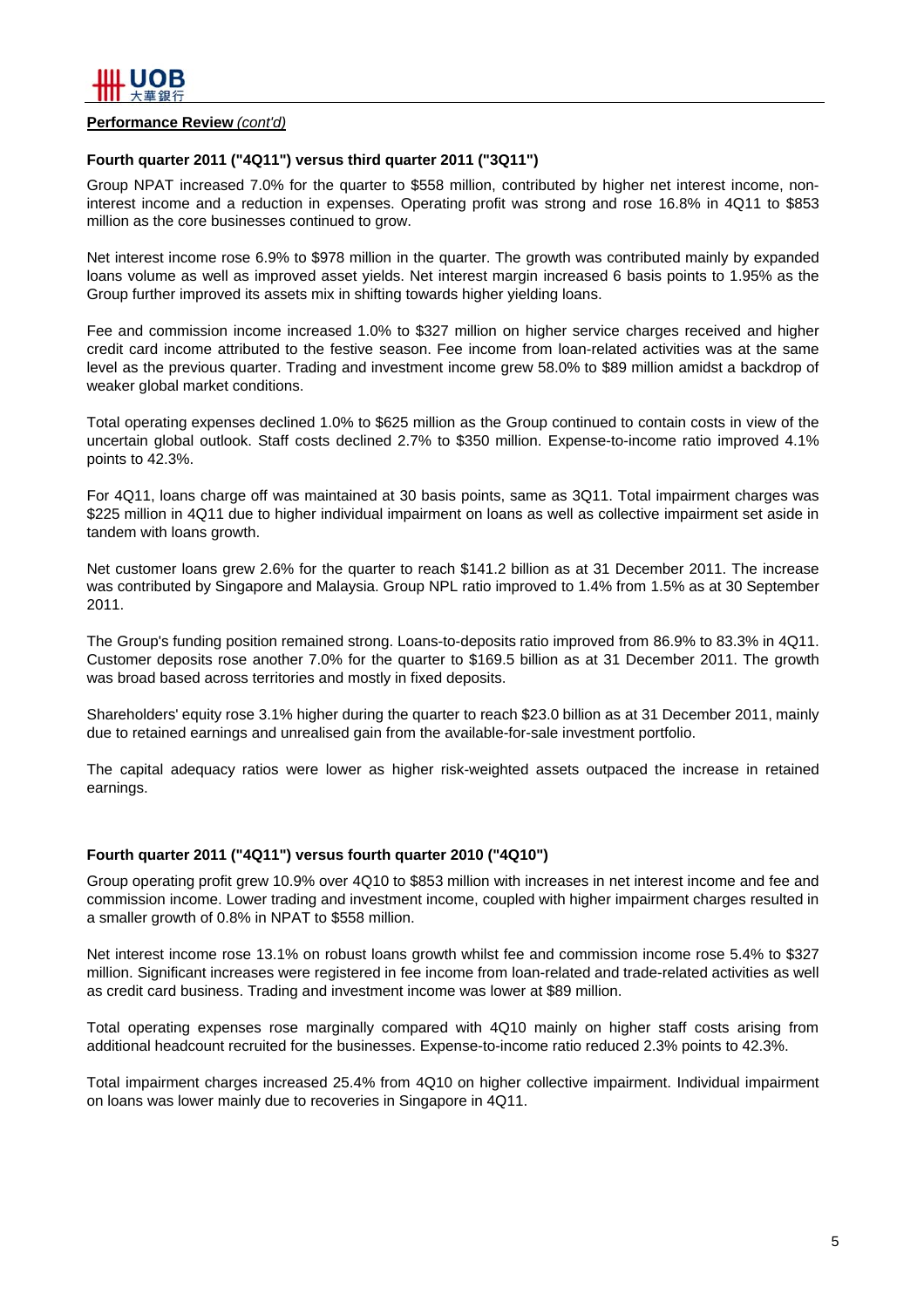# **Net Interest Income**

# **Net interest margin**

|                              |         | 2011            |         | 2010    |          |         |  |
|------------------------------|---------|-----------------|---------|---------|----------|---------|--|
|                              | Average |                 | Average | Average |          | Average |  |
|                              | balance | <b>Interest</b> | rate    | balance | Interest | rate    |  |
|                              | \$m     | \$m             | %       | \$m     | \$m      | $\%$    |  |
| Interest bearing assets      |         |                 |         |         |          |         |  |
| Customer Ioans               | 126,583 | 4,311           | 3.41    | 102,303 | 3,806    | 3.72    |  |
| Interbank balances           | 33,306  | 547             | 1.64    | 33,353  | 417      | 1.25    |  |
| <b>Securities</b>            | 32,021  | 782             | 2.44    | 33,615  | 770      | 2.29    |  |
| Total                        | 191,910 | 5,641           | 2.94    | 169,270 | 4,994    | 2.95    |  |
| Interest bearing liabilities |         |                 |         |         |          |         |  |
| Customer deposits            | 151,197 | 1,514           | 1.00    | 130,683 | 1,101    | 0.84    |  |
| Interbank balances/others    | 35,877  | 449             | 1.25    | 33,993  | 361      | 1.06    |  |
| Total                        | 187,074 | 1,963           | 1.05    | 164,677 | 1,462    | 0.89    |  |
| Net interest margin          |         |                 | 1.92    |         |          | 2.09    |  |

|                                     | 4Q11    |                 |         | 3Q11    |          |         | 4Q10    |          |         |
|-------------------------------------|---------|-----------------|---------|---------|----------|---------|---------|----------|---------|
|                                     | Average |                 | Average | Average |          | Average | Average |          | Average |
|                                     | balance | <b>Interest</b> | rate    | balance | Interest | rate    | balance | Interest | rate    |
|                                     | \$m     | \$m             | %       | \$m\$   | \$m      | $\%$    | \$m\$   | \$m      | %       |
| Interest bearing assets             |         |                 |         |         |          |         |         |          |         |
| Customer Ioans                      | 139,052 | 1,183           | 3.38    | 130,404 | 1,098    | 3.34    | 107,835 | 967      | 3.56    |
| Interbank balances                  | 30,927  | 144             | 1.85    | 33,610  | 147      | 1.73    | 38,640  | 120      | 1.23    |
| <b>Securities</b>                   | 28,612  | 193             | 2.68    | 27,841  | 189      | 2.70    | 33,302  | 195      | 2.32    |
| Total                               | 198,591 | 1,521           | 3.04    | 191,855 | 1,434    | 2.96    | 179,776 | 1,282    | 2.83    |
| <b>Interest bearing liabilities</b> |         |                 |         |         |          |         |         |          |         |
| Customer deposits                   | 160,446 | 433             | 1.07    | 152,655 | 396      | 1.03    | 140,069 | 311      | 0.88    |
| Interbank balances/others           | 32,612  | 110             | 1.34    | 34,503  | 122      | 1.40    | 35,231  | 106      | 1.19    |
| Total                               | 193,057 | 543             | 1.12    | 187,157 | 518      | 1.10    | 175,300 | 417      | 0.94    |
| Net interest margin                 |         |                 | 1.95    |         |          | 1.89    |         |          | 1.91    |

#### **Note:**

1 Net interest margin represents annualised net interest income as a percentage of total interest bearing assets.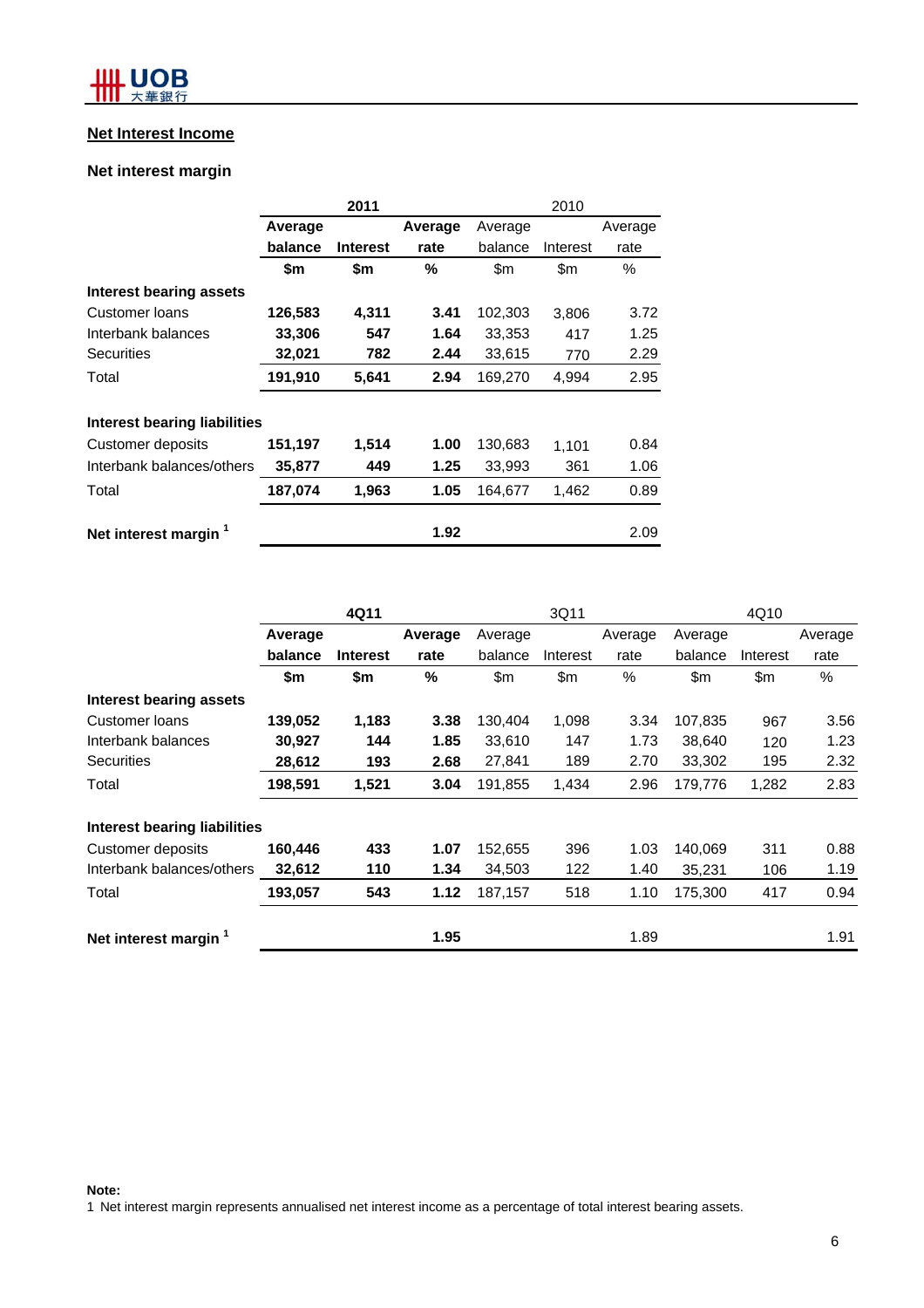# **Net Interest Income** *(cont'd)*

#### **Volume and rate analysis**

|                           | 2011 vs 2010 |        |        | 4Q11 vs 3Q11 |        |        | 4Q11 vs 4Q10 |        |        |
|---------------------------|--------------|--------|--------|--------------|--------|--------|--------------|--------|--------|
|                           | Volume       | Rate   | Net    | Volume       | Rate   | Net    | Volume       | Rate   | Net    |
|                           | change       | change | change | change       | change | change | change       | change | change |
|                           | \$m          | \$m    | \$m    | \$m          | \$m    | \$m    | \$m          | \$m    | \$m    |
| Interest income           |              |        |        |              |        |        |              |        |        |
| Customer Ioans            | 903          | (399)  | 505    | 73           | 13     | 86     | 280          | (63)   | 217    |
| Interbank balances        | (1)          | 130    | 130    | (12)         | 9      | (3)    | (24)         | 48     | 24     |
| Securities                | (37)         | 49     | 13     | 5            | (1)    | 4      | (27)         | 26     | (2)    |
| Total                     | 866          | (219)  | 647    | 66           | 21     | 87     | 229          | 11     | 239    |
| Interest expense          |              |        |        |              |        |        |              |        |        |
| Customer deposits         | 173          | 241    | 413    | 20           | 16     | 36     | 45           | 77     | 122    |
| Interbank balances/others | 48           | 40     | 88     | (4)          | (8)    | (12)   | 0            | 4      | 4      |
| Total                     | 221          | 280    | 501    | 16           | 8      | 24     | 46           | 80     | 126    |
| Net interest income       | 646          | (500)  | 146    | 50           | 12     | 63     | 183          | (70)   | 113    |

### 2011 vs 2010

Net interest income grew 4.1% to \$3,678 million as strong loans growth for the year more than offset the impact of lower loan yields and rising funding costs. Net interest margin was lower at 1.92%.

#### 4Q11 vs 3Q11

Net interest income rose 6.9% to \$978 million quarter-on-quarter. The growth was contributed mainly by expanded loans volume as well as improved asset yields. Net interest margin increased 6 basis points to 1.95% as the Group further improved its assets mix in shifting towards higher yielding loans.

#### 4Q11 vs 4Q10

Compared to 4Q10, net interest income increased 13.1% mainly attributed to robust loans growth. Net interest margin was 4 basis points higher at 1.95%.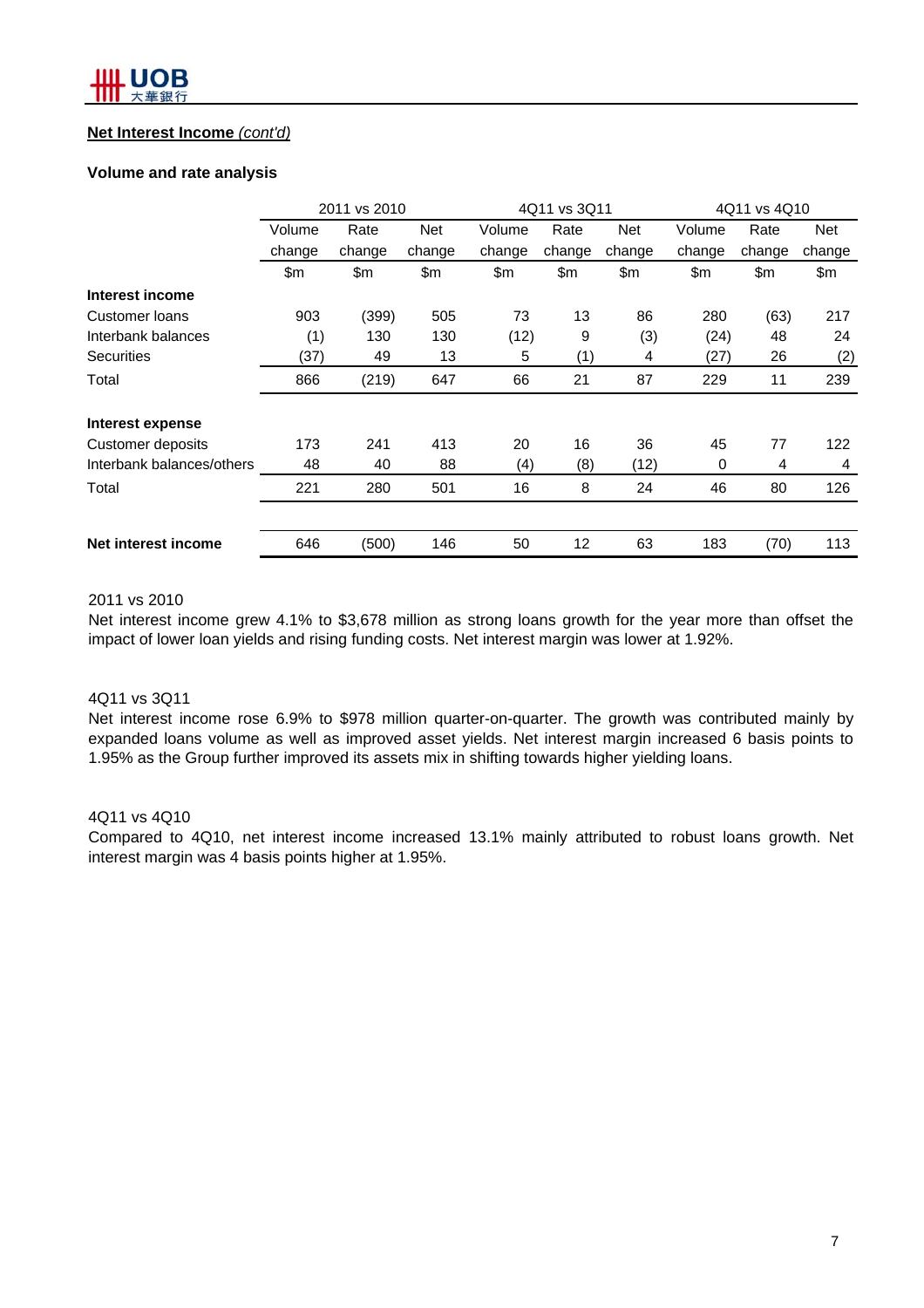

### **Non-Interest Income**

|                                                                                     | 2011  | 2010  | $+$ /(-)  | 4Q11            | 3Q11  | $+$ /(-) | 4Q10  | $+$ /(-) |
|-------------------------------------------------------------------------------------|-------|-------|-----------|-----------------|-------|----------|-------|----------|
|                                                                                     | \$m   | \$m\$ | $\%$      | \$m             | \$m\$ | %        | \$m\$ | %        |
| Fee and commission income                                                           |       |       |           |                 |       |          |       |          |
| Credit card                                                                         | 231   | 194   | 18.8      | 63              | 58    | 7.6      | 52    | 21.8     |
| Fund management                                                                     | 98    | 125   | (22.2)    | 22              | 23    | (6.4)    | 37    | (40.7)   |
| Investment-related                                                                  | 208   | 191   | 8.8       | 51              | 56    | (8.3)    | 58    | (12.0)   |
| Loan-related                                                                        | 370   | 285   | 29.9      | 81              | 82    | (1.5)    | 66    | 22.0     |
| Service charges                                                                     | 100   | 91    | 9.6       | 31              | 23    | 30.9     | 25    | 21.8     |
| Trade-related                                                                       | 249   | 210   | 18.8      | 65              | 65    |          | 56    | 16.1     |
| <b>Others</b>                                                                       | 62    | 66    | (6.4)     | 15              | 16    | (7.5)    | 16    | (9.3)    |
|                                                                                     | 1,318 | 1,163 | 13.3      | 327             | 323   | 1.0      | 310   | 5.4      |
| Other non-interest income                                                           |       |       |           |                 |       |          |       |          |
| Dividend income                                                                     | 75    | 79    | (4.3)     | 5               | 13    | (58.3)   | 10    | (45.2)   |
| Rental income                                                                       | 112   | 119   | (5.5)     | 29              | 28    | 1.7      | 30    | (4.1)    |
| Trading income/(loss)<br>Non-trading income/(loss)<br>Financial instruments at fair | 84    | 71    | 17.7      | 34              | 5     | >100.0   | 6     | >100.0   |
| value through profit or loss<br>Available-for-sale assets and                       | 106   | 173   | (38.9)    | 49              | (37)  | >100.0   | 92    | (46.1)   |
| others                                                                              | 202   | 271   | (25.3)    | $6\phantom{1}6$ | 88    | (93.0)   | 46    | (86.7)   |
|                                                                                     | 392   | 516   | (23.9)    | 89              | 56    | 58.0     | 144   | (38.0)   |
| Other income                                                                        | 123   | 98    | 25.0      | 50              | 25    | 99.6     | 31    | 61.8     |
| Other operating income                                                              | 515   | 614   | (16.1)    | 139             | 82    | 70.8     | 175   | (20.3)   |
|                                                                                     | 703   | 811   | (13.4)    | 173             | 122   | 41.6     | 214   | (19.2)   |
| Core non-interest income                                                            | 2,021 | 1,975 | 2.3       | 500             | 446   | 12.1     | 524   | (4.7)    |
| Add: One-time gain                                                                  |       | 294   | <b>NM</b> |                 |       |          | 176   | ΝM       |
| Total                                                                               | 2,021 | 2,268 | (10.9)    | 500             | 446   | 12.1     | 700   | (28.6)   |

#### 2011 vs 2010

Core non-interest income improved 2.3% to \$2,021 million in 2011, led by strong growth in fee and commission income across Singapore and the regional countries. Loan-related fee income rose 29.9% whilst fee income from trade-related, credit card and investment-related businesses also increased. Trading and investment income was lower at \$392 million due to weaker global market sentiments in the second half of the year.

#### 4Q11 vs 3Q11

Fee and commission income increased 1.0% to \$327 million quarter-on-quarter on higher service charges received and higher credit card income attributed to the festive season. Fee income from loan-related activities was at the same level as the previous quarter. Fee income from market related activities were lower. Trading and investment income grew 58.0% to \$89 million amidst a backdrop of weaker global market conditions.

#### 4Q11 vs 4Q10

Compared to 4Q10, fee and commission income rose 5.4% to \$327 million. Significant increases were registered in fee income from loan-related and trade-related activities as well as credit card business. Trading and investment income was lower at \$89 million.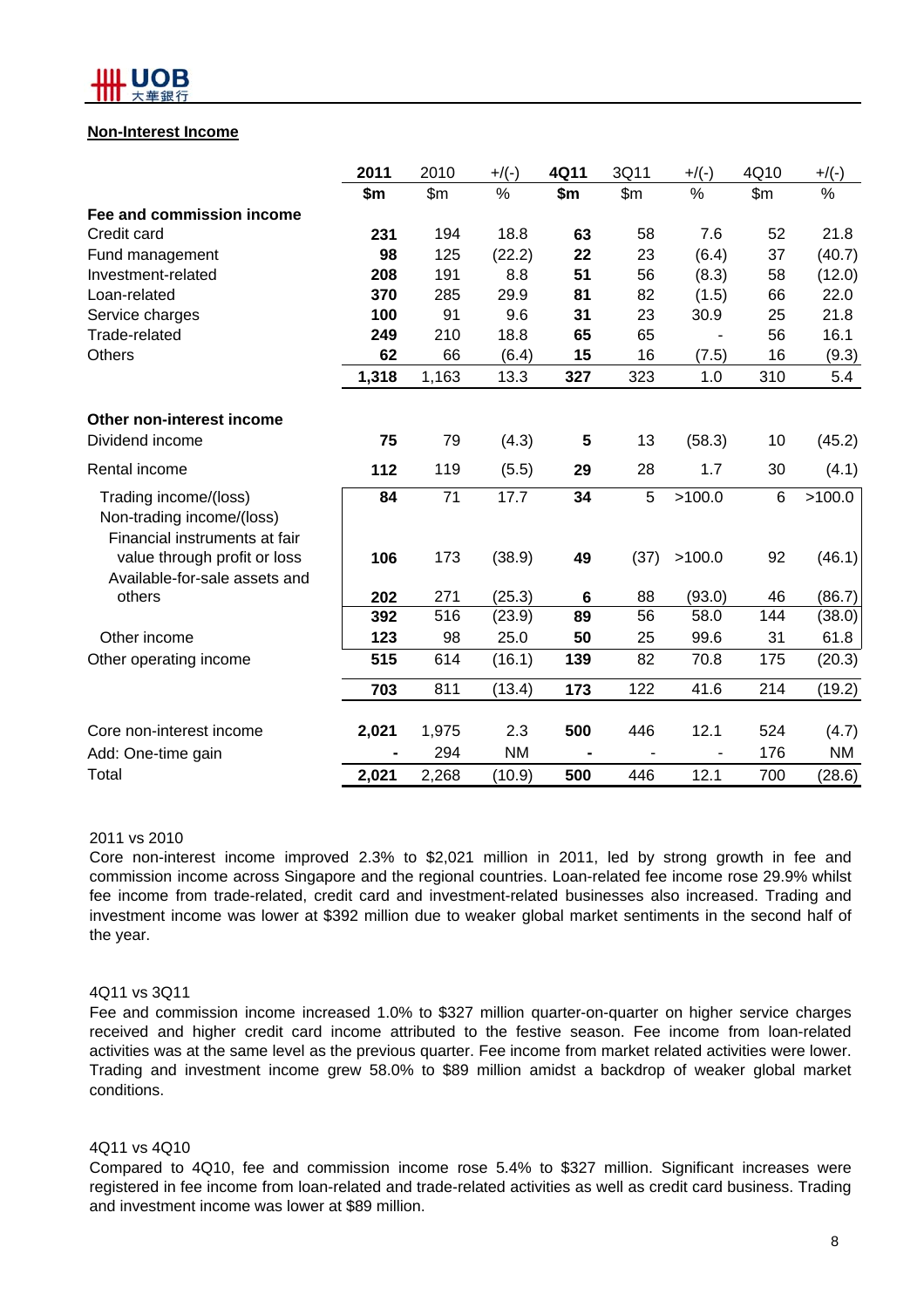

# **Operating Expenses**

|                                  | 2011   | 2010   | $+$ /(-) | 4Q11   | 3Q11   | $+$ /(-) | 4Q10   | $+$ /(-) |
|----------------------------------|--------|--------|----------|--------|--------|----------|--------|----------|
|                                  | \$m    | \$m\$  | %        | \$m    | \$m\$  | %        | \$m\$  | %        |
| <b>Staff costs</b>               | 1,403  | 1,242  | 13.0     | 350    | 360    | (2.7)    | 330    | 6.0      |
| Other operating expenses         |        |        |          |        |        |          |        |          |
| Revenue-related                  | 511    | 479    | 6.6      | 122    | 139    | (11.8)   | 133    | (7.9)    |
| Occupancy-related                | 241    | 220    | 9.9      | 66     | 62     | 7.1      | 57     | 14.6     |
| IT-related                       | 150    | 173    | (13.2)   | 41     | 36     | 13.7     | 41     | 0.9      |
| <b>Others</b>                    | 145    | 144    | 0.7      | 45     | 35     | 30.4     | 58     | (22.7)   |
|                                  | 1,047  | 1,016  | 3.1      | 275    | 271    | 1.3      | 290    | (5.2)    |
| Total                            | 2,450  | 2,258  | 8.5      | 625    | 631    | (1.0)    | 620    | 0.8      |
|                                  |        |        |          |        |        |          |        |          |
| Of which, depreciation of assets | 116    | 137    | (15.6)   | 30     | 29     | 1.6      | 34     | (14.1)   |
| Manpower (number)                | 23,136 | 21,653 | 1,483    | 23,136 | 22,916 | 220      | 21,653 | 1,483    |

#### 2011 vs 2010

Costs continued to be managed. Total operating expenses for the year increased 8.5% to \$2,450 million on higher staff costs, occupancy and revenue-related expenses. Staff costs rose 13.0% on increased headcount to support business growth. Expense-to-income ratio was 2% points higher at 43.0%.

#### 4Q11 vs 3Q11

Total operating expenses declined 1.0% to \$625 million as the Group continued to contain costs in view of the uncertain global outlook. Staff costs declined 2.7% to \$350 million. Expense-to-income ratio improved 4.1% points to 42.3%.

#### 4Q11 vs 4Q10

Total operating expenses increased marginally from 4Q10 mainly on higher staff costs as headcount grew. Expense-to-income ratio reduced 2.3% points to 42.3% due to higher income.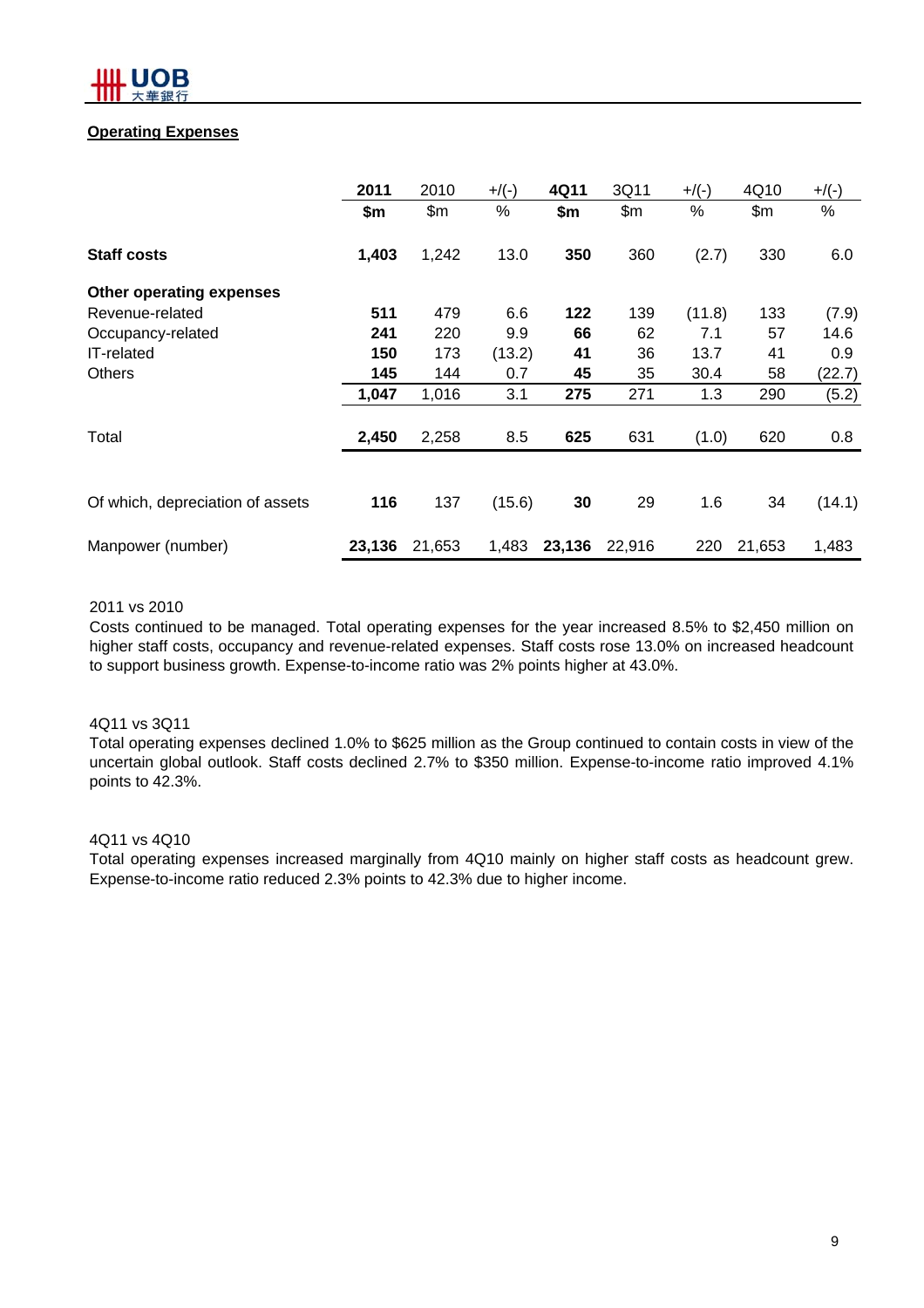# **IOB**

# **Impairment Charges**

|                                             | 2011 | 2010  | $+$ /(-) | 4Q11   | 3Q11           | $+$ /(-) | 4Q10  | $+$ /(-) |
|---------------------------------------------|------|-------|----------|--------|----------------|----------|-------|----------|
|                                             | \$m  | \$m\$ | $\%$     | \$m\$  | \$m\$          | %        | \$m\$ | %        |
| Individual impairment on loans <sup>1</sup> |      |       |          |        |                |          |       |          |
| Singapore                                   | 10   | 36    | (72.9)   | (14)   | $\overline{2}$ | (>100.0) | 52    | (>100.0) |
| Malaysia                                    | 3    | 16    | (82.0)   | 1      | 2              | (56.4)   | 10    | (93.4)   |
| Thailand                                    | 31   | 38    | (20.5)   | 15     | 3              | >100.0   | 14    | 2.6      |
| Indonesia                                   | 28   | 13    | >100.0   | 8      | 4              | 80.8     | 1     | >100.0   |
| Greater China <sup>2</sup>                  | (3)  | 2     | (>100.0) | 3      | 1              | >100.0   | 1     | >100.0   |
| <b>Others</b>                               | 95   | 85    | 11.0     | 68     | 13             | >100.0   | 49    | 39.3     |
|                                             | 163  | 190   | (14.4)   | 81     | 26             | >100.0   | 128   | (37.0)   |
| Individual impairment on securities         |      |       |          |        |                |          |       |          |
| and others                                  | 58   | 48    | 21.1     | 53 $*$ | (3)            | >100.0   | 30    | 77.4     |
| <b>Collective impairment</b>                | 303  | 236   | 28.2     | 92     | 77             | 19.3     | 22    | >100.0   |
| Total                                       | 523  | 474   | 10.4     | 225    | 99             | >100.0   | 180   | 25.4     |

\* mainly contingent items

#### 2011 vs 2010

Credit quality of loans remained sound. Total impairment charges was higher at \$523 million. Collective impairment increased 28.2% to \$303 million mainly on strong loans growth. Individual impairment on loans declined 14.4% to \$163 million, mainly from Singapore and the regional countries. Loans charge off improved 5 basis points to 30 basis points whilst non performing loans ratio improved 40 basis points to 1.4%.

#### 4Q11 vs 3Q11

For 4Q11, loans charge off was maintained at 30 basis points same as 3Q11. Collective impairment set aside for 4Q11 was \$92 million in line with loans growth.

#### 4Q11 vs 4Q10

Total impairment charges increased 25.4% from 4Q10 on higher collective impairment. Individual impairment on loans was lower mainly due to recoveries in Singapore in 4Q11.

#### **Notes:**

<sup>1</sup> Based on the location where the non-performing loans are booked.

<sup>2</sup> Comprise China, Hong Kong and Taiwan.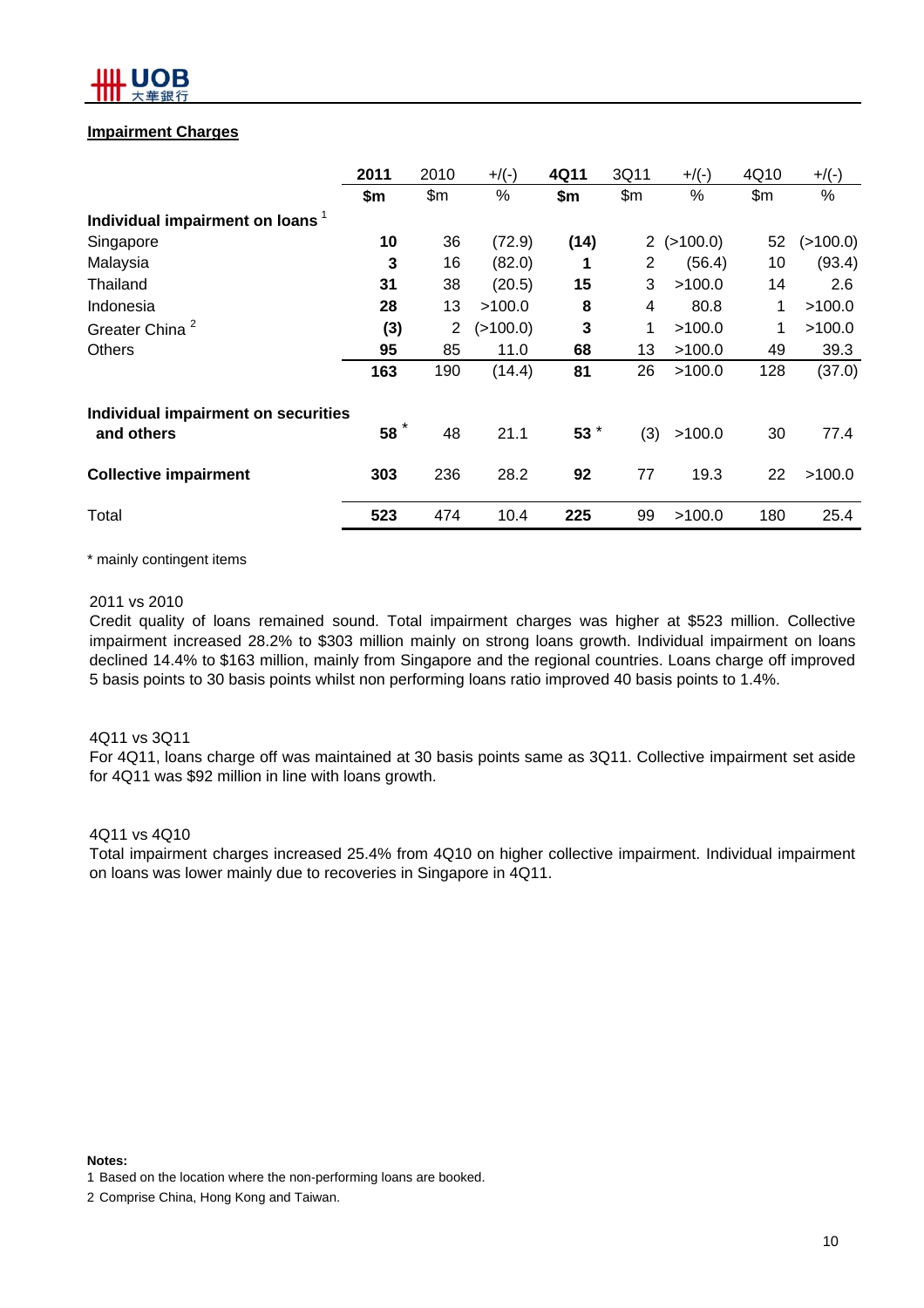

#### **Customer Loans**

|                                       | <b>Dec-11</b> | Sep-11  | <b>Dec-10</b> |
|---------------------------------------|---------------|---------|---------------|
|                                       | \$m           | \$m     | \$m           |
| Gross customer loans                  | 143,943       | 140,432 | 115,122       |
| Less: Individual impairment           | 770           | 847     | 930           |
| Collective impairment                 | 1,982         | 1,953   | 1,752         |
| Net customer loans                    | 141,191       | 137,633 | 112,440       |
| <b>By industry</b>                    |               |         |               |
| Transport, storage and communication  | 7,041         | 6,825   | 6,710         |
| Building and construction             | 17,515        | 15,786  | 11,506        |
| Manufacturing                         | 11,336        | 10,393  | 8,617         |
| <b>Financial institutions</b>         | 23,966        | 22,971  | 18,673        |
| General commerce                      | 17,597        | 20,084  | 15,094        |
| Professionals and private individuals | 18,629        | 17,531  | 14,907        |
| Housing loans                         | 40,615        | 38,646  | 33,528        |
| <b>Others</b>                         | 7,244         | 8,196   | 6,086         |
| Total (gross)                         | 143,943       | 140,432 | 115,122       |
| <b>By currency</b>                    |               |         |               |
| Singapore dollar                      | 78,557        | 75,578  | 66,915        |
| US dollar                             | 19,791        | 21,328  | 13,855        |
| Malaysian ringgit                     | 18,832        | 17,336  | 14,282        |
| Thai baht                             | 7,530         | 7,340   | 6,841         |
| Indonesian rupiah                     | 4,488         | 4,335   | 3,213         |
| <b>Others</b>                         | 14,743        | 14,516  | 10,017        |
| Total (gross)                         | 143,943       | 140,432 | 115,122       |
| By maturity                           |               |         |               |
| Within 1 year                         | 50,384        | 52,743  | 44,983        |
| Over 1 year but within 3 years        | 23,170        | 22,164  | 19,766        |
| Over 3 years but within 5 years       | 20,484        | 19,154  | 12,575        |
| Over 5 years                          | 49,904        | 46,371  | 37,798        |
| Total (gross)                         | 143,943       | 140,432 | 115,122       |
| By geography $1$                      |               |         |               |
| Singapore                             | 92,268        | 90,156  | 75,534        |
| Malaysia                              | 20,712        | 19,129  | 15,278        |
| Thailand                              | 7,818         | 7,745   | 7,050         |
| Indonesia                             | 5,765         | 5,469   | 3,975         |
| <b>Greater China</b>                  | 8,430         | 8,841   | 5,295         |
| <b>Others</b>                         | 8,949         | 9,093   | 7,990         |
| Total (gross)                         | 143,943       | 140,432 | 115,122       |

Net customer loans grew 2.6% for the quarter to reach \$141.2 billion as at 31 December 2011. Singapore and Malaysia contributed significantly to the quarter's growth.

Compared to the previous year, net customer loans rose 25.6%, where the increase was broad based across geographies and industries. Loans from the regional countries escalated 35.2%, higher than Singapore's growth of 22.2% as the Group's regional franchise gained further traction.

#### **Note:**

1 Based on the location where the loans are booked.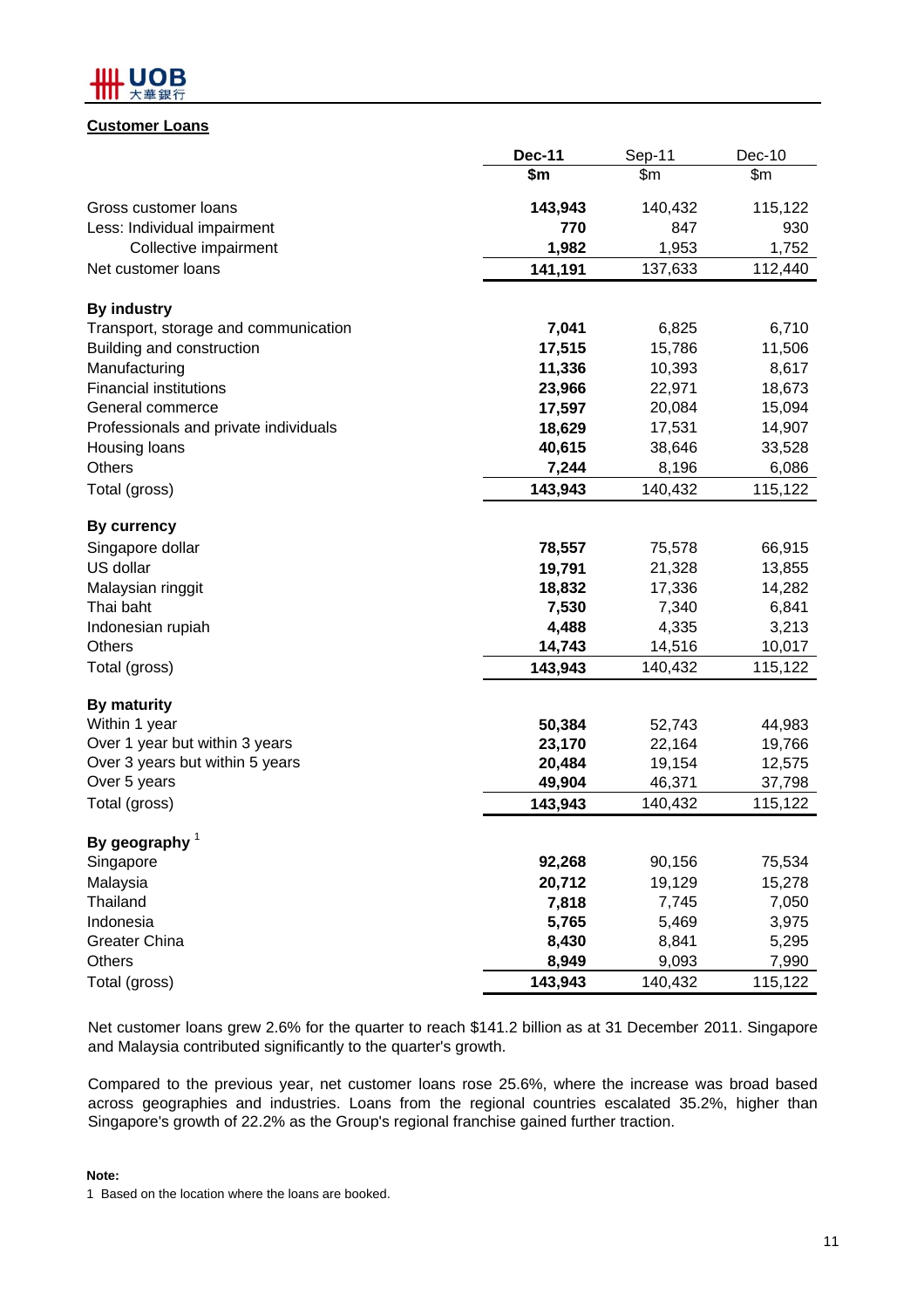

# **Non-Performing Assets**

|                                         | <b>Dec-11</b> |            | Sep-11     |            |            | Dec-10     |
|-----------------------------------------|---------------|------------|------------|------------|------------|------------|
|                                         | \$m           |            | \$m\$      |            | \$m\$      |            |
| Loans ("NPL")                           |               | 2,020      |            | 2,109      |            | 2,155      |
| Debt securities and others <sup>1</sup> |               | 560        |            | 608        |            | 405        |
| Non-Performing Assets ("NPA")           |               | 2,580      |            | 2,717      |            | 2,560      |
| By grading                              |               |            |            |            |            |            |
| Substandard                             |               | 1,652      |            | 1,764      |            | 1,478      |
| Doubtful                                |               | 426        |            | 445        |            | 432        |
| Loss                                    |               | 502        |            | 508        |            | 650        |
| Total                                   |               | 2,580      |            | 2,717      |            | 2,560      |
| By security coverage                    |               |            |            |            |            |            |
| Secured                                 |               | 998        |            | 1,057      |            | 1,153      |
| Unsecured                               |               | 1,582      |            | 1,660      |            | 1,407      |
| Total                                   |               | 2,580      |            | 2,717      |            | 2,560      |
| <b>By ageing</b>                        |               |            |            |            |            |            |
| Current                                 |               | 605<br>190 |            | 503<br>193 |            | 596<br>194 |
| Within 90 days<br>Over 90 to 180 days   |               | 141        |            | 234        |            | 251        |
| Over 180 days                           |               | 1,644      |            | 1,787      |            | 1,519      |
| Total                                   |               | 2,580      |            | 2,717      |            | 2,560      |
| <b>Cumulative impairment</b>            |               |            |            |            |            |            |
| Individual                              |               | 1,049      |            | 1,075      |            | 1,157      |
| Collective                              |               | 2,158      |            | 2,089      |            | 1,888      |
| Total                                   |               | 3,207      |            | 3,164      |            | 3,045      |
| As a % of NPA                           |               | 124.3%     |            | 116.5%     |            | 118.9%     |
| As a % of unsecured NPA                 |               | 202.7%     |            | 190.6%     |            | 216.4%     |
|                                         |               | <b>NPL</b> |            | <b>NPL</b> |            | <b>NPL</b> |
|                                         | <b>NPL</b>    | ratio      | <b>NPL</b> | ratio      | <b>NPL</b> | ratio      |
|                                         | \$m           | $\%$       | \$m\$      | %          | \$m\$      | %          |
| <b>NPL by industry</b>                  |               |            |            |            |            |            |
| Transport, storage and communication    | 534           | 7.6        | 505        | 7.4        | 361        | 5.3        |
| Building and construction               | 108           | 0.6        | 120        | 0.8        | 149        | 1.1        |
| Manufacturing                           | 401           | 3.5        | 532        | 5.1        | 524        | 6.1        |
| <b>Financial institutions</b>           | 194           | 0.8        | 198        | 0.9        | 194        | 1.0        |
| General commerce                        | 259           | 1.5        | 270        | 1.3        | 353        | 2.3        |
| Professionals and private individuals   | 144           | 0.8        | 156        | 0.9        | 197        | 1.3        |
| Housing loans                           | 228           | 0.6        | 222        | 0.6        | 259        | 0.8        |
| Others                                  | 152           | 2.1        | 106        | 1.3        | 118        | 1.7        |
| Total                                   | 2,020         | 1.4        | 2,109      | 1.5        | 2,155      | 1.8        |

#### **Note:**

1 Included contingent liabilities with effect from March 2011.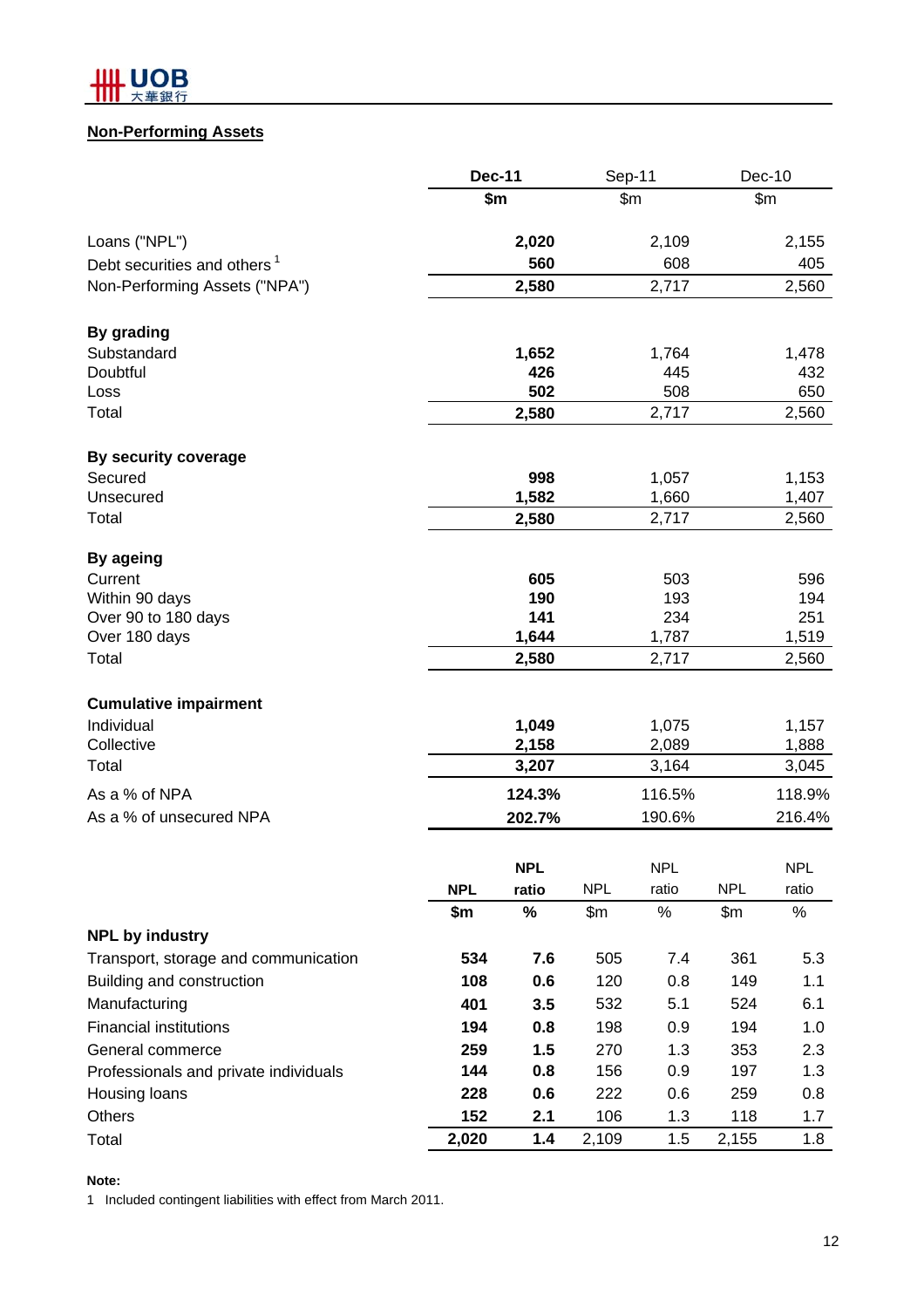

#### **Non-Performing Assets** *(cont'd)*

|                      |            |            | <b>Total cumulative impairment</b> |               |  |  |
|----------------------|------------|------------|------------------------------------|---------------|--|--|
|                      |            | <b>NPL</b> | as a % of                          | as a % of     |  |  |
|                      | <b>NPL</b> | ratio      | <b>NPL</b>                         | unsecured NPL |  |  |
|                      | \$m\$      | $\%$       | $\%$                               | $\%$          |  |  |
| NPL by geography $1$ |            |            |                                    |               |  |  |
| Singapore            |            |            |                                    |               |  |  |
| <b>Dec 11</b>        | 714        | 0.8        | 250.1                              | 542.9         |  |  |
| Sep 11               | 855        | 0.9        | 225.8                              | 418.0         |  |  |
| <b>Dec 10</b>        | 845        | 1.1        | 213.7                              | 393.5         |  |  |
| Malaysia             |            |            |                                    |               |  |  |
| <b>Dec 11</b>        | 346        | 1.7        | 114.7                              | 336.4         |  |  |
| Sep 11               | 347        | 1.8        | 111.0                              | 320.8         |  |  |
| Dec 10               | 373        | 2.4        | 93.6                               | 258.5         |  |  |
| Thailand             |            |            |                                    |               |  |  |
| <b>Dec 11</b>        | 309        | 4.0        | 81.9                               | 141.3         |  |  |
| Sep 11               | 297        | 3.8        | 78.5                               | 133.9         |  |  |
| Dec 10               | 409        | 5.2        | 69.4                               | 120.9         |  |  |
| Indonesia            |            |            |                                    |               |  |  |
| <b>Dec 11</b>        | 83         | $1.4$      | 83.1                               | 1,150.0       |  |  |
| Sep 11               | 85         | 1.6        | 78.8                               | 957.1         |  |  |
| Dec 10               | 80         | 2.0        | 71.3                               | 814.3         |  |  |
| <b>Greater China</b> |            |            |                                    |               |  |  |
| <b>Dec 11</b>        | 31         | 0.4        | 222.6                              | 222.6         |  |  |
| Sep 11               | 31         | 0.4        | 203.2                              | 210.0         |  |  |
| Dec 10               | 61         | 1.2        | 104.9                              | 376.5         |  |  |
| <b>Others</b>        |            |            |                                    |               |  |  |
| <b>Dec 11</b>        | 537        | 6.0        | 33.1                               | 36.3          |  |  |
| Sep 11               | 494        | 5.4        | 24.5                               | 27.8          |  |  |
| <b>Dec 10</b>        | 387        | 4.8        | 31.5                               | 56.2          |  |  |
| Group NPL            |            |            |                                    |               |  |  |
| <b>Dec 11</b>        | 2,020      | $1.4$      | 136.2                              | 238.5         |  |  |
| Sep 11               | 2,109      | 1.5        | 132.8                              | 227.8         |  |  |
| Dec 10               | 2,155      | 1.8        | 124.5                              | 250.7         |  |  |

Group NPL improved to \$2,020 million as at 31 December 2011, with Group NPL ratio lower at 1.4% over the comparative periods. Impairment coverage against NPL remained strong at 136.2%.

#### **Note:**

1 Based on the location where the non-performing loans are booked.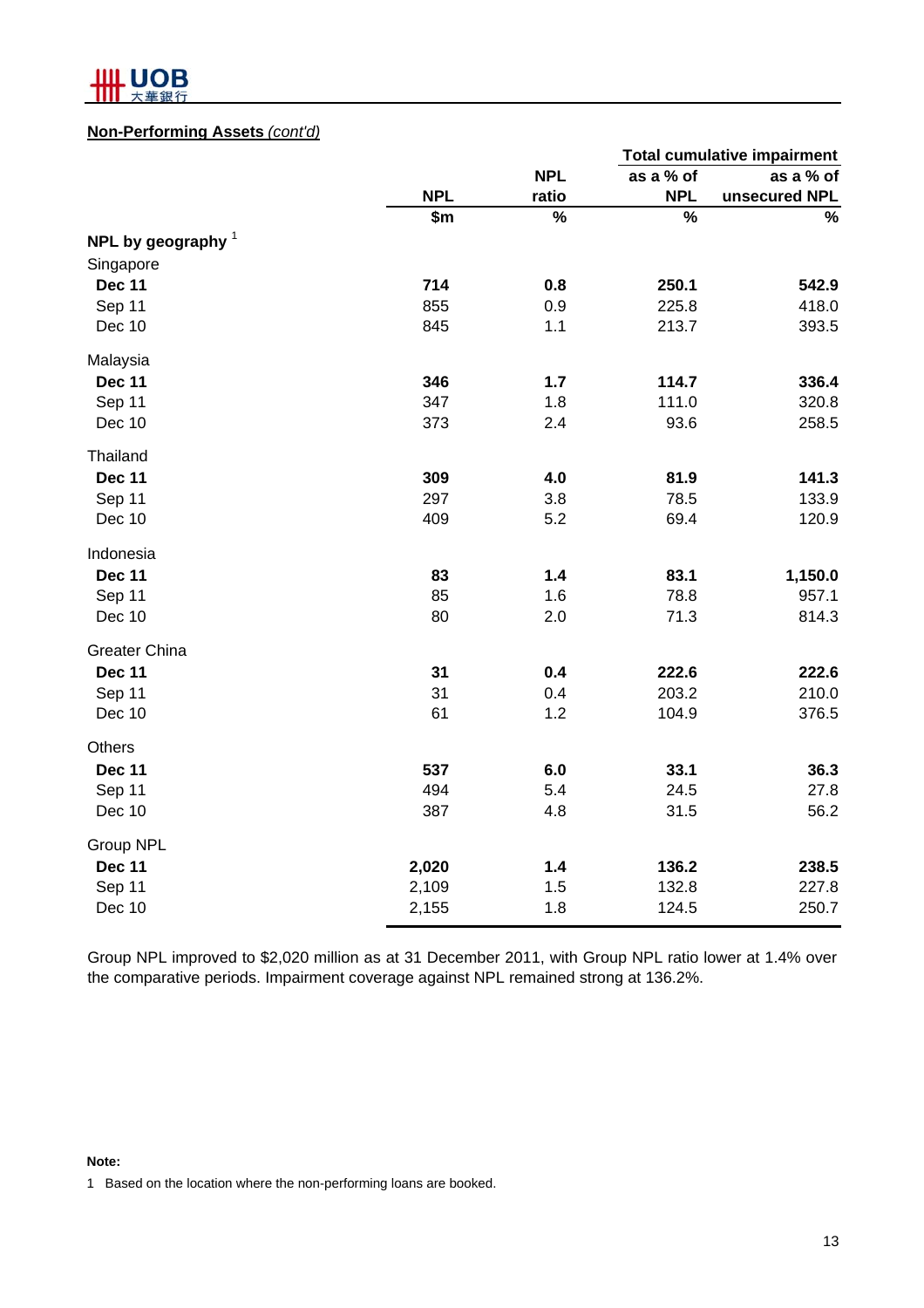

#### **Customer Deposits**

|                                 | <b>Dec-11</b> | Sep-11  | $Dec-10$ |
|---------------------------------|---------------|---------|----------|
|                                 | \$m           | \$m     | \$m\$    |
| By product group                |               |         |          |
| <b>Fixed deposits</b>           | 95,168        | 87,390  | 77,310   |
| Savings deposits                | 39,945        | 39,383  | 34,841   |
| <b>Current accounts</b>         | 27,993        | 27,173  | 27,261   |
| <b>Others</b>                   | 6,355         | 4,489   | 2,888    |
| Total                           | 169,460       | 158,435 | 142,299  |
| By maturity                     |               |         |          |
| Within 1 year                   | 162,887       | 152,738 | 139,129  |
| Over 1 year but within 3 years  | 5,185         | 4,270   | 1,784    |
| Over 3 years but within 5 years | 1,126         | 1,078   | 1,157    |
| Over 5 years                    | 263           | 350     | 230      |
| Total                           | 169,460       | 158,435 | 142,299  |
| <b>By currency</b>              |               |         |          |
| Singapore dollar                | 95,720        | 94,639  | 86,464   |
| US dollar                       | 19,818        | 16,794  | 17,264   |
| Malaysian ringgit               | 20,890        | 18,526  | 15,508   |
| Thai baht                       | 6,874         | 5,346   | 6,503    |
| Indonesian rupiah               | 4,774         | 4,342   | 3,150    |
| Others                          | 21,384        | 18,789  | 13,410   |
| Total                           | 169,460       | 158,435 | 142,299  |
|                                 |               |         |          |
| Loans/Deposits ratio (%)        | 83.3          | 86.9    | 79.0     |

The Group's funding and liquidity position continued to be strong. Loans-to-deposits ratio improved to 83.3% as at 31 December 2011. Customer deposits rose 7.0% for the quarter and 19.1% for the year to reach \$169.5 billion as at 31 December 2011. The strong deposits growth over the comparative periods were broad based across territories and mostly in fixed deposits.

#### **Debts Issued**

|                                 | <b>Dec-11</b> | Sep-11 |               |
|---------------------------------|---------------|--------|---------------|
|                                 | \$m           | \$m    | $\mathsf{Sm}$ |
| <b>Subordinated debts</b>       |               |        |               |
| Due after one year (unsecured)  | 5,084         | 5.129  | 5,367         |
| Other debts issued              |               |        |               |
| Due within one year (unsecured) | 5,118         | 4,074  | 672           |
| Due after one year (unsecured)  | 1,584         | 1,647  | 224           |
|                                 | 6,702         | 5,721  | 896           |
| Total                           | 11,786        | 10,851 | 6,263         |

To enhance the Group's funding position, longer term funds were raised. S\$1 billion fixed rate subordinated notes, A\$350 million senior unsecured floating rate notes and US commercial papers were issued during the year.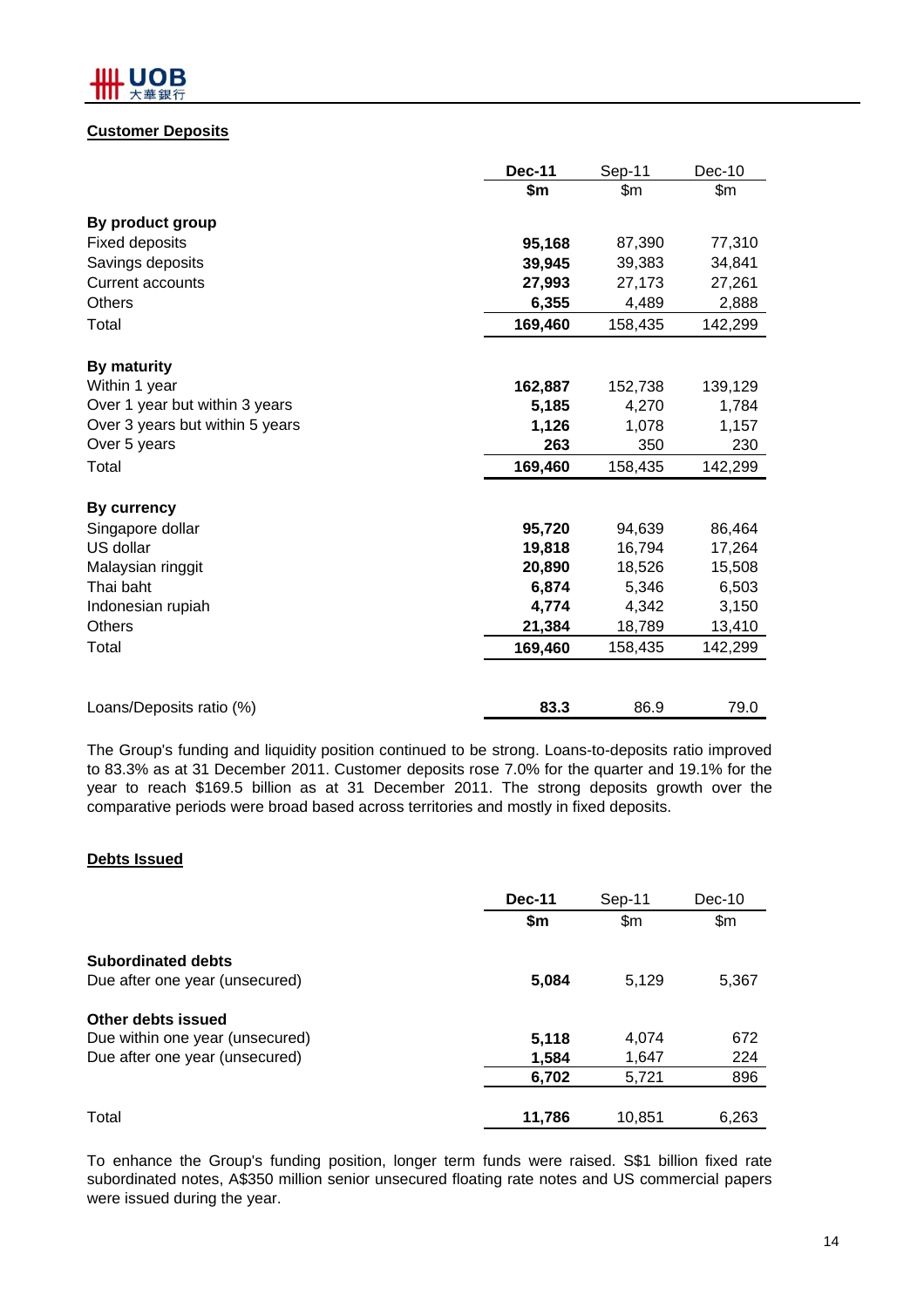

#### **Shareholders' Equity**

|                                                    | <b>Dec-11</b> | Sep-11 | Dec-10 |
|----------------------------------------------------|---------------|--------|--------|
|                                                    | \$m           | \$m    | \$m    |
| Shareholders' equity                               | 22.967        | 22.286 | 21.473 |
| Add: Revaluation surplus                           | 3.225         | 2.882  | 2.818  |
| Shareholders' equity including revaluation surplus | 26,192        | 25,167 | 24.292 |

Shareholders' equity rose 3.1% higher during the quarter to reach \$23.0 billion as at 31 December 2011, mainly due to retained earnings and unrealised gain from the available-for-sale investment portfolio.

Compared to a year ago, shareholders' equity grew 7.0% mainly contributed by higher retained earnings and the issuance of new ordinary shares pursuant to the scrip dividend scheme.

As at 31 December 2011, revaluation surplus of \$3.2 billion on the Group's properties was not recognised in the financial statements.

# **Changes in Issued Shares of the Bank**

|                                                                                        | <b>Number of shares</b> |           |           |           |  |  |
|----------------------------------------------------------------------------------------|-------------------------|-----------|-----------|-----------|--|--|
|                                                                                        | 2011                    | 2010      | 4Q11      | 4Q10      |  |  |
|                                                                                        | '000                    | '000      | '000      | '000'     |  |  |
| <b>Ordinary shares</b>                                                                 |                         |           |           |           |  |  |
| Balance at beginning of period                                                         | 1,560,139               | 1,524,194 | 1,590,494 | 1,548,546 |  |  |
| Issue of shares under scrip dividend scheme                                            | 30,355                  | 35,945    |           | 11,593    |  |  |
| Balance at end of period                                                               | 1,590,494               | 1,560,139 | 1,590,494 | 1,560,139 |  |  |
| <b>Treasury shares</b>                                                                 |                         |           |           |           |  |  |
| Balance at beginning of period                                                         | (17, 515)               | (18, 175) | (17, 462) | (18, 175) |  |  |
| Share buyback - held in treasury                                                       | (570)                   |           | (570)     |           |  |  |
| Issue of shares under share-based                                                      |                         |           |           |           |  |  |
| compensation plans                                                                     | 1,515                   | 660       | 1,462     | 660       |  |  |
| Balance at end of period                                                               | (16,570)                | (17, 515) | (16, 570) | (17, 515) |  |  |
| Ordinary shares net of treasury shares                                                 | 1,573,924               | 1,542,624 | 1,573,924 | 1,542,624 |  |  |
| <b>Preference shares</b>                                                               |                         |           |           |           |  |  |
|                                                                                        |                         |           |           |           |  |  |
| Class E non-cumulative non-convertible<br>preference shares at beginning/end of period | 13,200                  | 13,200    | 13,200    | 13,200    |  |  |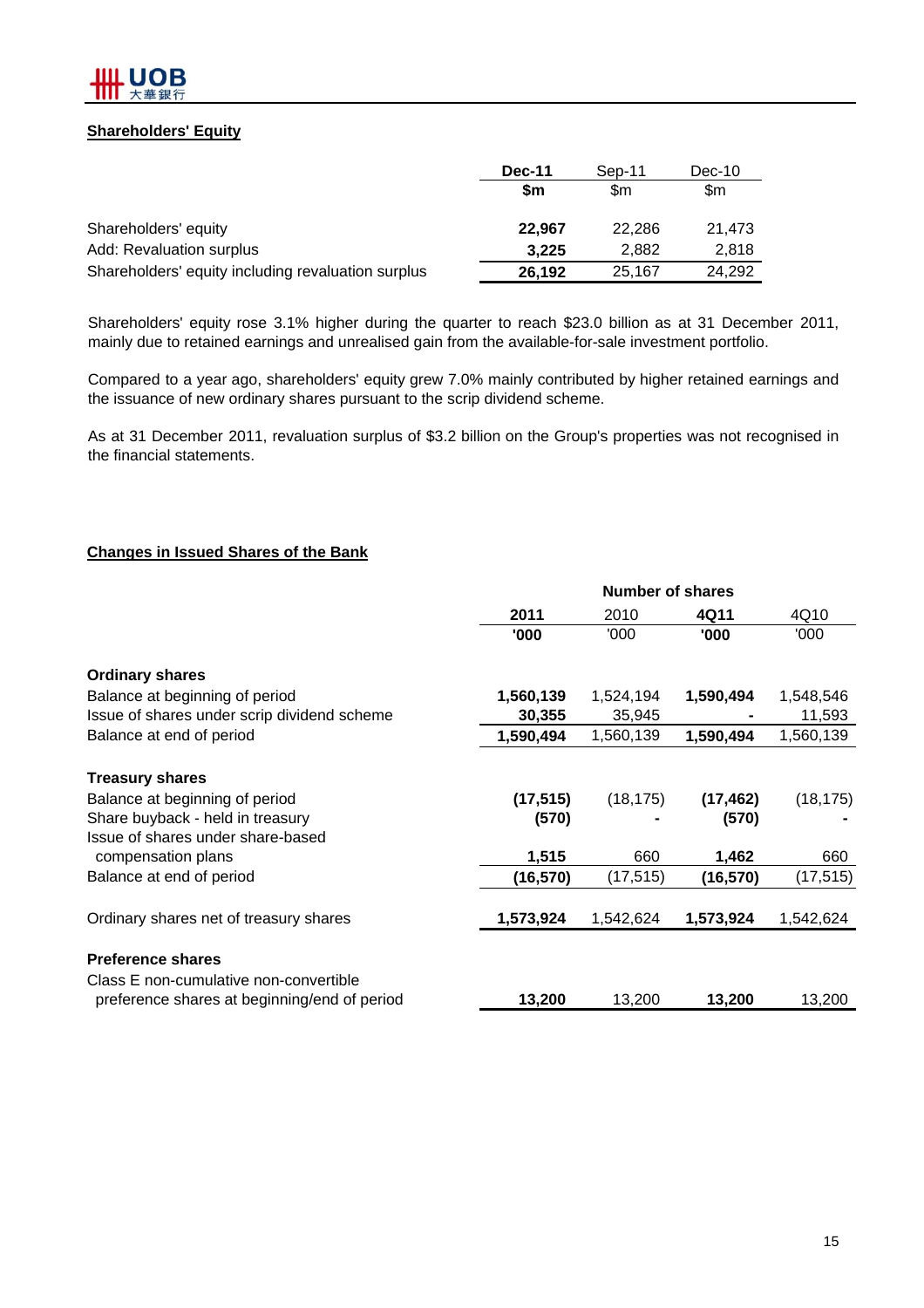

#### **Performance by Operating Segment**

The Group is organised to be segment-led across key markets. Global segment heads are responsible for driving business, with decision-making balanced with a geographical perspective. For internal management purposes, the following segments represent the key customer segments and product groups:

#### **Group Retail ("GR")**

GR segment covers Consumer, Privilege, Business and Private Banking. Consumer Banking serves the individual customers, while Business Banking serves small enterprises with a wide range of products and services, including deposits, loans, investments, credit and debit cards and insurance products. Privilege Banking provides an extended range of financial services, including wealth management, and restricted products such as structured notes, funds of hedge funds, and insurance plans to the wealthy and affluent customers. Private Banking caters to the high net worth individuals and accredited investors, offering financial and portfolio planning, including investment management, asset management and estate planning.

Segment profit increased by 0.8% to \$1,026 million in 2011. Increase in fee and commission income from treasury, investment and credit cards products and higher net interest income were partly negated by higher business volumerelated costs and impairment charges.

#### **Group Wholesale ("GW")**

GW segment encompasses Commercial Banking, Corporate Banking, Financial Institutions Group ("FIG"), Corporate Finance and Debt Capital Markets. Commercial Banking serves the medium and large enterprises, while Corporate Banking serves large local corporations, government-linked companies and agencies, and FIG serves financial institutions. Commercial Banking, Corporate Banking and FIG provide customers with a broad range of products and services that include current accounts, deposits, lending, asset finance, ship finance, trade finance, structured finance, cash management and cross-border payments. Corporate Finance provides services that include lead managing and underwriting equity offerings and corporate advisory services. Debt Capital Markets specialises in solution-based structures to meet clients' financing requirements in structuring, underwriting and arranging syndicated loans for general corporate needs, leveraged buy-outs, project and structured finance, and underwriting and lead managing bond issues.

Segment profit grew 21.0% to \$1,535 million in 2011, with increases registered in net interest income as well as loanrelated and trade-related fee income driven by strong loans growth.

#### **Global Markets and Investment Management ("GMIM")**

GMIM segment provides a comprehensive range of treasury products and services, including foreign exchange, money market, fixed income, derivatives, margin trading, futures broking, gold products, as well as an array of structured products. It is a dominant player in Singapore dollar treasury instruments as well as a provider of banknote services in the region. It also engages in asset management, proprietary investment activities and management of excess liquidity and capital funds.

Segment profit declined 44.3% to \$408 million in 2011, mainly attributed to lower net interest income on reduced gapping opportunities and higher funding costs, coupled with realised losses from sale of investment securities. Higher operating expenses grew on higher business volumes.

#### **Other**

Other segment includes property-related activities, insurance businesses and income and expenses not attributable to other operating segments.

Segment loss increased to \$45 million in 2011, mainly due to higher collective impairment set aside and lower share of associates' profits.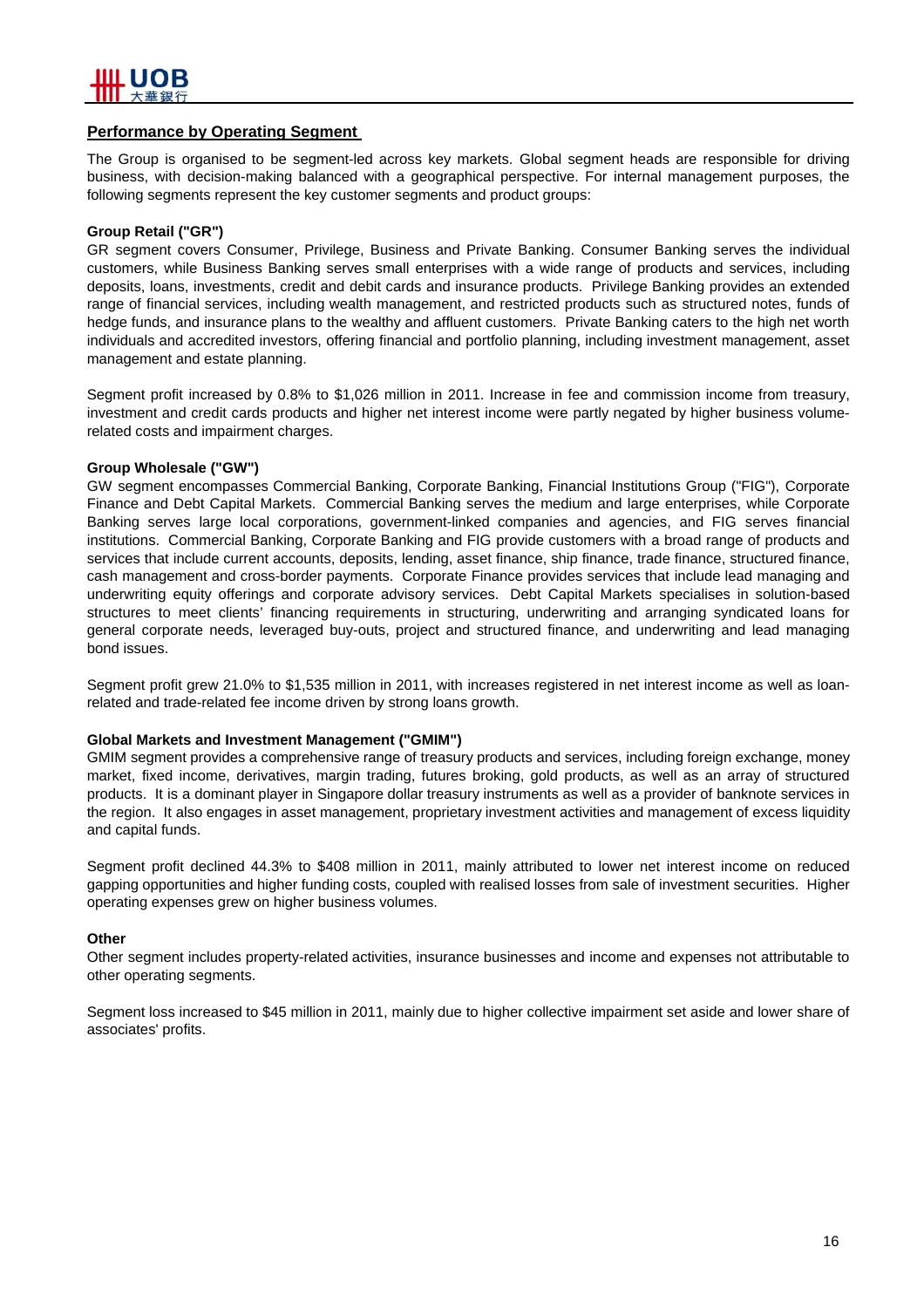# **Performance by Operating Segment** <sup>1</sup> *(cont'd)*

|                                   | <b>GR</b> | GW     | <b>GMIM</b> | Other $^2$ | Elimination <sup>3</sup> | <b>Total</b> |
|-----------------------------------|-----------|--------|-------------|------------|--------------------------|--------------|
|                                   | \$m       | \$m    | \$m         | \$m        | \$m                      | \$m          |
| 2011                              |           |        |             |            |                          |              |
| Operating income                  | 2,406     | 2,176  | 927         | 580        | (390)                    | 5,699        |
| Operating expenses                | (1, 306)  | (464)  | (533)       | (422)      | 275                      | (2, 450)     |
| Impairment charges                | (71)      | (170)  | 17          | (299)      |                          | (523)        |
| Amortisation of intangible assets | (3)       | (7)    |             |            |                          | (10)         |
| Share of profit of associates     |           |        | (3)         | 96         |                          | 93           |
| Profit before tax                 | 1,026     | 1,535  | 408         | (45)       | (116)                    | 2,808        |
| <b>Segment assets</b>             | 65,160    | 86,189 | 77,600      | 8,813      | (6,092)                  | 231,670      |
| Intangible assets                 | 1,336     | 2,114  | 666         | 80         |                          | 4,196        |
| Investment in associates          |           |        | 20          | 1,072      |                          | 1,092        |
| <b>Total assets</b>               | 66,496    | 88,303 | 78,286      | 9,965      | (6,092)                  | 236,958      |
| <b>Segment liabilities</b>        | 85,647    | 77,135 | 43,920      | 13,869     | (6, 757)                 | 213,814      |
| <b>Other information</b>          |           |        |             |            |                          |              |
| Inter-segment operating income    | 407       | (183)  | (226)       | 392        | (390)                    |              |
| Gross customer loans              | 64,796    | 78,741 | 340         | 66         |                          | 143,943      |
| Non-performing assets             | 474       | 1,813  | 151         | 142        |                          | 2,580        |
| Capital expenditure               | 14        | 4      | 6           | 163        |                          | 187          |
| Depreciation of assets            | 8         | 5      | 3           | 100        |                          | 116          |
| 2010                              |           |        |             |            |                          |              |
| Operating income                  | 2,245     | 1,885  | 1,153       | 568        | (344)                    | 5,507        |
| Operating expenses                | (1, 157)  | (433)  | (461)       | (460)      | 253                      | (2, 258)     |
| Impairment charges                | (67)      | (175)  | 38          | (270)      |                          | (474)        |
| Amortisation of intangible assets | (3)       | (8)    |             |            |                          | (11)         |
| Share of profit of associates     |           |        | 3           | 136        |                          | 139          |
| Profit before tax                 | 1,018     | 1,269  | 733         | (26)       | (91)                     | 2,903        |
| <b>Segment assets</b>             | 52,992    | 65,764 | 88,959      | 6,320      | (5,665)                  | 208,370      |
| Intangible assets                 | 1,340     | 2,124  | 666         | 80         |                          | 4,210        |
| Investment in associates          |           |        | 5           | 1,193      |                          | 1,198        |
|                                   |           |        | 89,630      | 7,593      | (5,665)                  | 213,778      |
| <b>Total assets</b>               | 54,332    | 67,888 |             |            |                          |              |
| <b>Segment liabilities</b>        | 76,431    | 61,029 | 48,485      | 12,501     | (6,321)                  | 192,125      |
| <b>Other information</b>          |           |        |             |            |                          |              |
| Inter-segment operating income    | 239       | (180)  | (16)        | 301        | (344)                    |              |
| Gross customer loans              | 52,716    | 62,171 | 165         | 70         |                          | 115,122      |
| Non-performing assets             | 577       | 1,668  | 192         | 123        |                          | 2,560        |
| Capital expenditure               | 9         | 3      | 4           | 90         |                          | 106          |
| Depreciation of assets            | 9         | 5      | 3           | 120        |                          | 137          |

**Notes:**

1 Transfer prices between operating segments are on arm's length basis in a manner similar to transactions with third parties.

2 Excluded one-time gain on sale of UOB Life Assurance Limited and United Industrial Corporation Limited in 2010.

3 This includes joint income and expenses allocated to business segments in respect of cross-sell activities.

4 Certain prior period comparatives have been restated to reflect the re-alignment of the organisation to be more segment focused.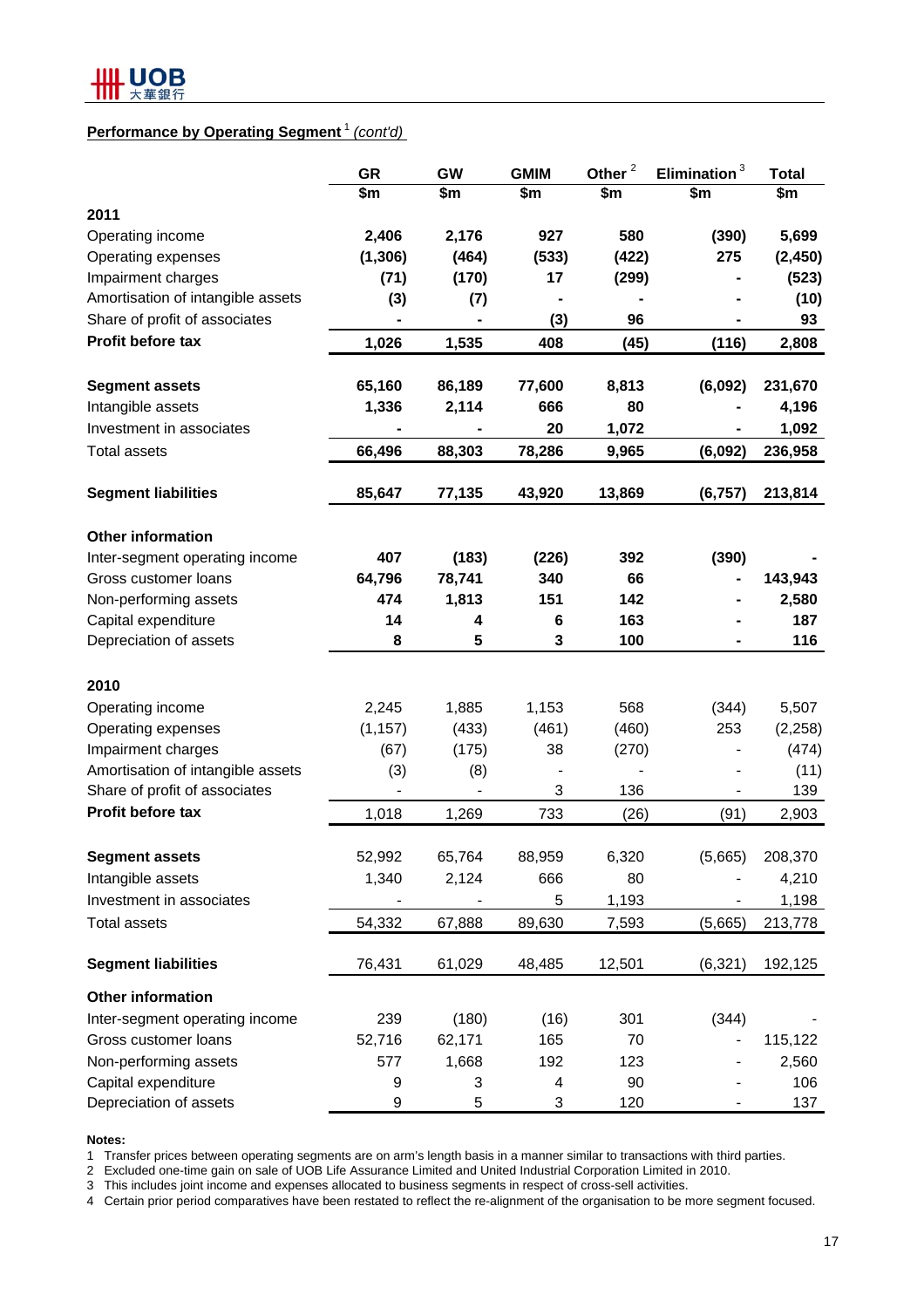

# **Performance by Geographical Segment** <sup>1</sup>

|                               | 2011  | 2010  | 4Q11  | 3Q11  | 4Q10  |
|-------------------------------|-------|-------|-------|-------|-------|
|                               | \$m   | \$m\$ | \$m   | \$m\$ | \$m\$ |
| <b>Total operating income</b> |       |       |       |       |       |
| Singapore <sup>2</sup>        | 3,339 | 3,436 | 809   | 808   | 859   |
| Malaysia                      | 797   | 706   | 217   | 192   | 178   |
| Thailand                      | 431   | 408   | 120   | 109   | 102   |
| Indonesia                     | 430   | 388   | 111   | 105   | 98    |
| <b>Greater China</b>          | 323   | 227   | 102   | 71    | 68    |
| <b>Others</b>                 | 379   | 341   | 119   | 76    | 85    |
| Total                         | 5,699 | 5,507 | 1,478 | 1,361 | 1,389 |
| Net profit before tax         |       |       |       |       |       |
| Singapore <sup>2</sup>        | 1,840 | 1,996 | 400   | 422   | 452   |
| Malaysia                      | 450   | 395   | 127   | 105   | 78    |
| Thailand                      | 50    | 87    | (8)   | 22    | 19    |
| Indonesia                     | 151   | 175   | 40    | 37    | 49    |
| <b>Greater China</b>          | 147   | 105   | 45    | 25    | 26    |
| <b>Others</b>                 | 180   | 156   | 24    | 39    | 3     |
|                               | 2,818 | 2,914 | 628   | 650   | 627   |
| Intangible assets amortised   | (10)  | (11)  | (3)   | (3)   | (3)   |
| Total                         | 2,808 | 2,903 | 625   | 648   | 625   |

The Group recorded a 3.5% increase in total operating income for 2011, contributed by the regional countries which rose 14.6% to \$2.0 billion for the year. At the pre-tax profit level, the regional countries grew 4.7% in 2011 contributed by Malaysia and Greater China.

|                      | <b>Dec-11</b> | Sep-11  | Dec-10        |
|----------------------|---------------|---------|---------------|
|                      | \$m           | \$m\$   | $\mathsf{Sm}$ |
| <b>Total assets</b>  |               |         |               |
| Singapore            | 144,739       | 143,349 | 141,970       |
| Malaysia             | 29,308        | 26,820  | 21,620        |
| Thailand             | 11,996        | 11,770  | 10,533        |
| Indonesia            | 7,767         | 7,221   | 5,455         |
| <b>Greater China</b> | 19,133        | 18,367  | 11,879        |
| <b>Others</b>        | 19,819        | 18,786  | 18,111        |
|                      | 232,762       | 226,313 | 209,568       |
| Intangible assets    | 4,196         | 4,204   | 4,210         |
| Total                | 236,958       | 230,517 | 213,778       |
|                      |               |         |               |

#### **Notes:**

2 Excluded one-time gain on sale of UOB Life Assurance Limited and United Industrial Corporation Limited in 2010 and 4Q10.

<sup>1</sup> Based on the location where the transactions and assets are booked which approximates that based on the location of the customers and assets. Information is stated after elimination of inter-segment transactions.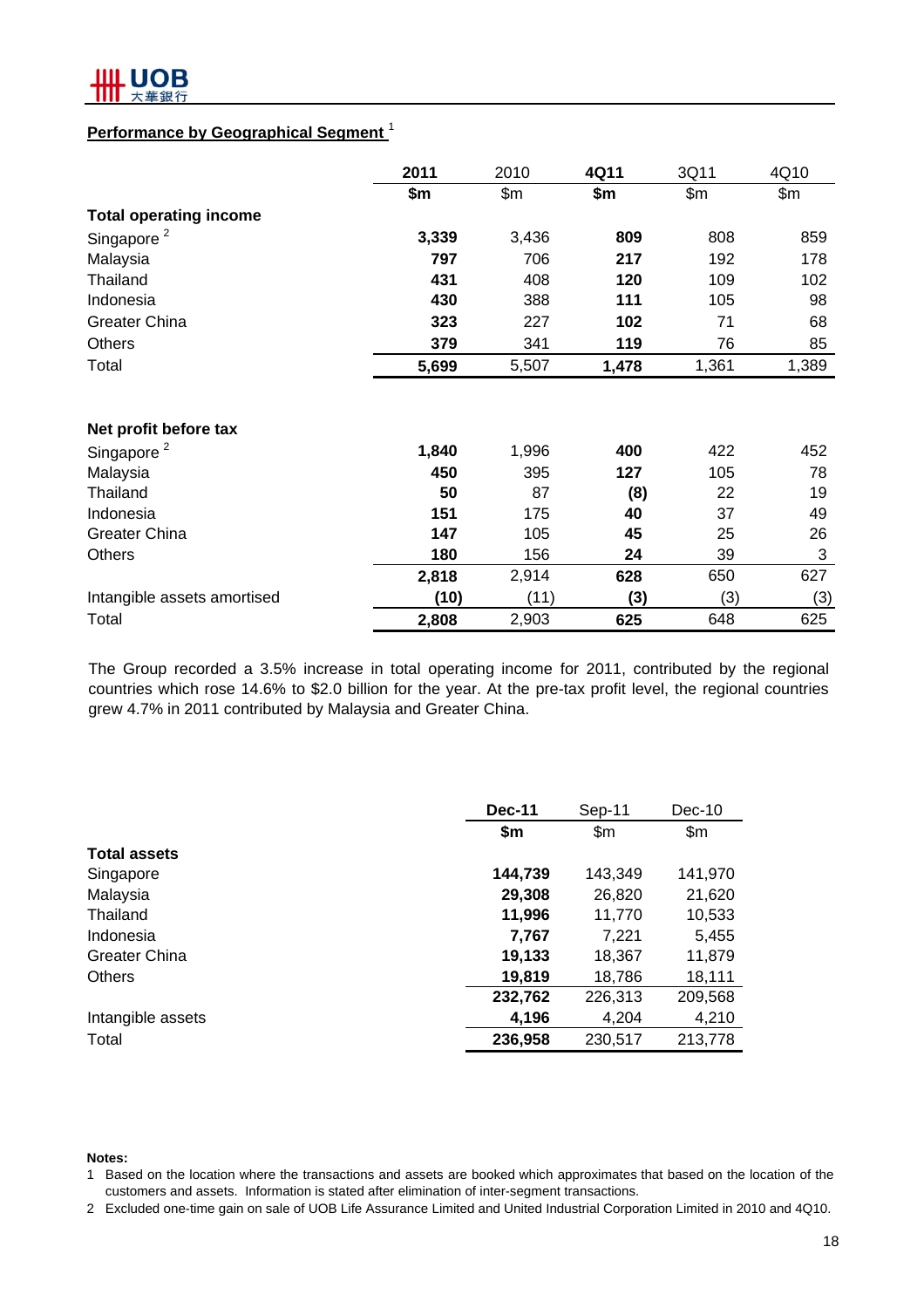

### **Capital Adequacy Ratios**

|                                         | <b>Dec-11</b> | Sep-11   | Dec-10   |
|-----------------------------------------|---------------|----------|----------|
|                                         | \$m           | \$m\$    | \$m\$    |
| <b>Tier 1 capital</b>                   |               |          |          |
| Share capital                           | 3,104         | 3,084    | 2,537    |
| Preference shares                       | 2,149         | 2,149    | 2,149    |
| Disclosed reserves/others               | 17,511        | 16,929   | 16,439   |
| Deductions from Tier 1 capital          | (4,750)       | (4, 764) | (4, 763) |
| <b>Eligible Tier 1 capital</b>          | 18,014        | 17,398   | 16,362   |
| <b>Tier 2 capital</b>                   |               |          |          |
| Cumulative collective impairment/others | 950           | 988      | 936      |
| Subordinated notes                      | 3,794         | 3,832    | 4,343    |
| Deductions from Tier 2 capital          | (421)         | (428)    | (435)    |
| <b>Eligible total capital</b>           | 22,337        | 21,790   | 21,206   |
| <b>Risk-weighted assets</b>             | 133,578       | 124,295  | 106,889  |
| Capital adequacy ratios ("CAR")         |               |          |          |
| Core Tier 1                             | 11.9%         | 12.3%    | 13.3%    |
| Tier 1                                  | 13.5%         | 14.0%    | 15.3%    |
| Total                                   | 16.7%         | 17.5%    | 19.8%    |

As at 31 December 2011, Group Tier 1 and total CAR of 13.5% and 16.7% were well above the regulatory minimums of 6% and 10% respectively.

The lower Tier 1 and total CAR as against the previous quarter were attributed largely to higher riskweighted assets ("RWA") that outpaced the increase in retained earnings. Besides loans growth that increased the RWA, revised risk weights in equity exposures with effect from 31 December 2011 under MAS Notice 637 also contributed to the increase.

Compared to 31 December 2010, the lower CAR were largely due to higher RWA on strong loans growth, partly offset by higher retained earnings.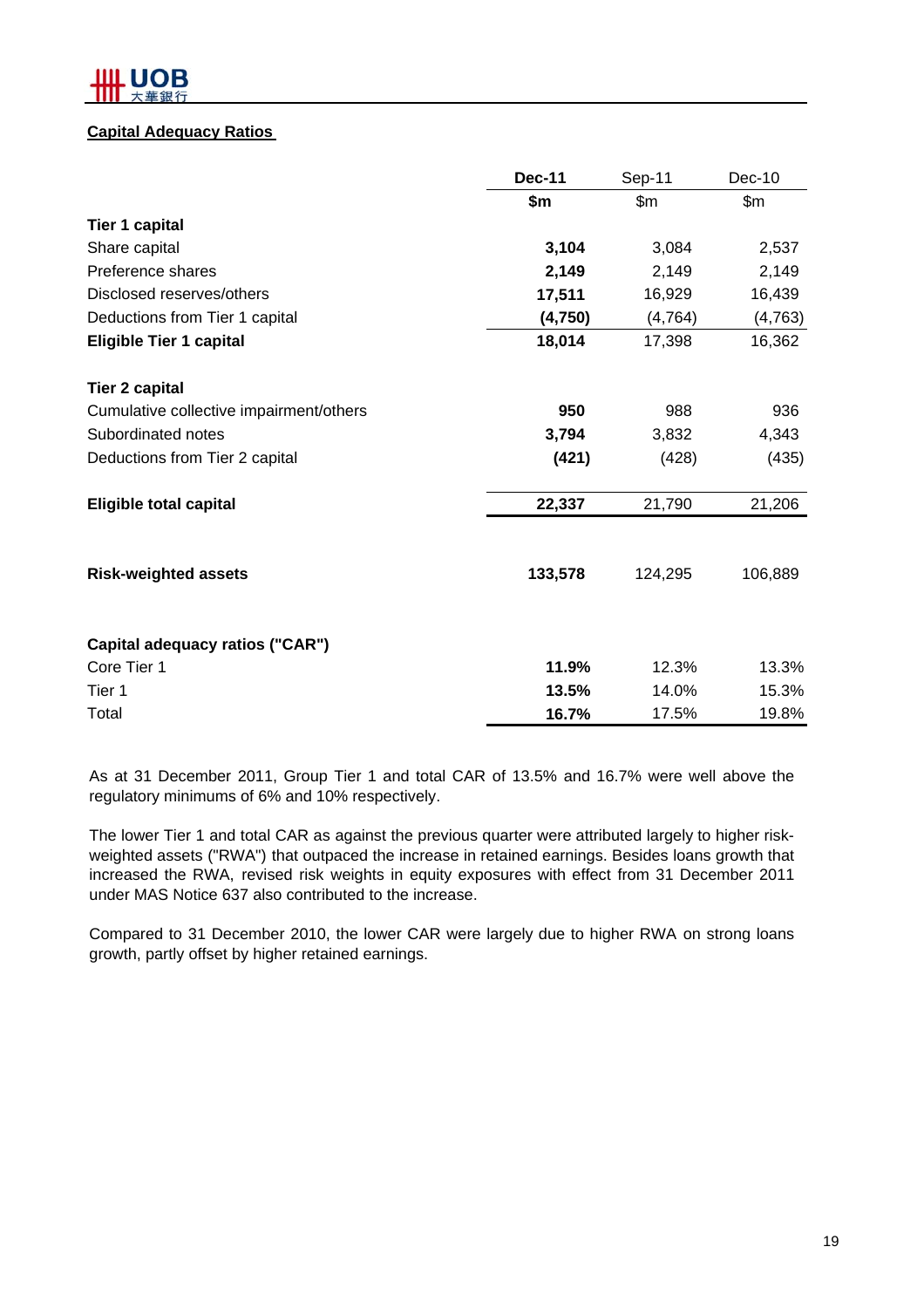# **Consolidated Income Statement (Audited)**

|                                          | 2011           | 2010           | $+$ /(-)        | 1<br>4Q11   | 1<br>3Q11 | $+/(-)$ | $4010$ <sup>1</sup> | $+/(-)$ |
|------------------------------------------|----------------|----------------|-----------------|-------------|-----------|---------|---------------------|---------|
|                                          | \$m            | \$m\$          | $\%$            | \$m         | \$m\$     | $\%$    | \$m\$               | $\%$    |
| Interest income                          | 5,641          | 4,994          | 13.0            | 1,521       | 1,434     | 6.1     | 1,282               | 18.7    |
| Less: Interest expense                   | 1,963          | 1,462          | 34.3            | 543         | 518       | 4.7     | 417                 | 30.2    |
| Net interest income                      | 3,678          | 3,532          | 4.1             | 978         | 915       | 6.9     | 865                 | 13.1    |
| Fee and commission income                | 1,318          | 1,163          | 13.3            | 327         | 323       | 1.0     | 310                 | 5.4     |
| Dividend income                          | 75             | 79             | (4.3)           | 5           | 13        | (58.3)  | 10                  | (45.2)  |
| Rental income                            | 112            | 119            | (5.5)           | 29          | 28        | 1.7     | 30                  | (4.1)   |
| Other operating income                   | 515            | 907            | (43.2)          | 139         | 82        | 70.8    | 351                 | (60.2)  |
| Non-interest income                      | 2,021          | 2,268          | (10.9)          | 500         | 446       | 12.1    | 700                 | (28.6)  |
| <b>Total operating income</b>            | 5,699          | 5,800          | (1.7)           | 1,478       | 1,361     | 8.6     | 1,565               | (5.5)   |
| Less: Staff costs                        | 1,403          | 1,242          | 13.0            | 350         | 360       | (2.7)   | 330                 | 6.0     |
| Other operating expenses                 | 1,047          | 1,016          | 3.1             | 275         | 271       | 1.3     | 290                 | (5.2)   |
| <b>Total operating expenses</b>          | 2,450          | 2,258          | 8.5             | 625         | 631       | (1.0)   | 620                 | 0.8     |
| Operating profit before charges          | 3,248          | 3,542          | (8.3)           | 853         | 730       | 16.8    | 945                 | (9.7)   |
| Less: Amortisation/impairment charges    |                |                |                 |             |           |         |                     |         |
| Intangible assets                        | 10             | 11             | (4.7)           | 3           | 3         | (1.0)   | 3                   | (2.5)   |
| Loans and others                         | 523            | 474            | 10.4            | 225         | 99        | >100.0  | 180                 | 25.4    |
| <b>Operating profit after charges</b>    | 2,715          | 3,058          | (11.2)          | 625         | 628       | (0.5)   | 762                 | (18.0)  |
| Share of profit of associates            | 93             | 139            | (33.0)          | $\pmb{0}$   | 19        | (98.7)  | 38                  | (99.3)  |
| Profit before tax                        | 2,808          | 3,197          | (12.2)          | 625         | 648       | (3.5)   | 800                 | (21.9)  |
| Less: Tax                                | 467            | 480            | (2.6)           | 66          | 123       | (46.6)  | 89                  | (25.8)  |
| Profit for the financial period          | 2,341          | 2,717          | (13.9)          | 559         | 525       | 6.7     | 712                 | (21.4)  |
| Attributable to:                         |                |                |                 |             |           |         |                     |         |
| <b>Equity holders of the Bank</b>        | 2,327          | 2,696          | (13.7)          | 558         | 522       | 7.0     | 706                 | (21.0)  |
| Non-controlling interests                | 14             | 21             | (35.5)          | $\mathbf 2$ | 3         | (45.2)  | 6                   | (71.6)  |
|                                          | 2,341          | 2,717          | (13.9)          | 559         | 525       | 6.7     | 712                 | (21.4)  |
|                                          |                |                |                 |             |           |         |                     |         |
| <b>Total operating income</b>            |                |                |                 |             |           |         |                     |         |
| First half                               | 2,860          | 2,768          | 3.3             |             |           |         |                     |         |
| Second half                              | 2,839          | 3,032          | (6.4)           |             |           |         |                     |         |
| Profit for the financial year attributed |                |                |                 |             |           |         |                     |         |
| to equity holders of the Bank            |                |                |                 |             |           |         |                     |         |
| First half<br>Second half                | 1,248<br>1,079 | 1,302<br>1,394 | (4.2)<br>(22.6) |             |           |         |                     |         |
|                                          |                |                |                 |             |           |         |                     |         |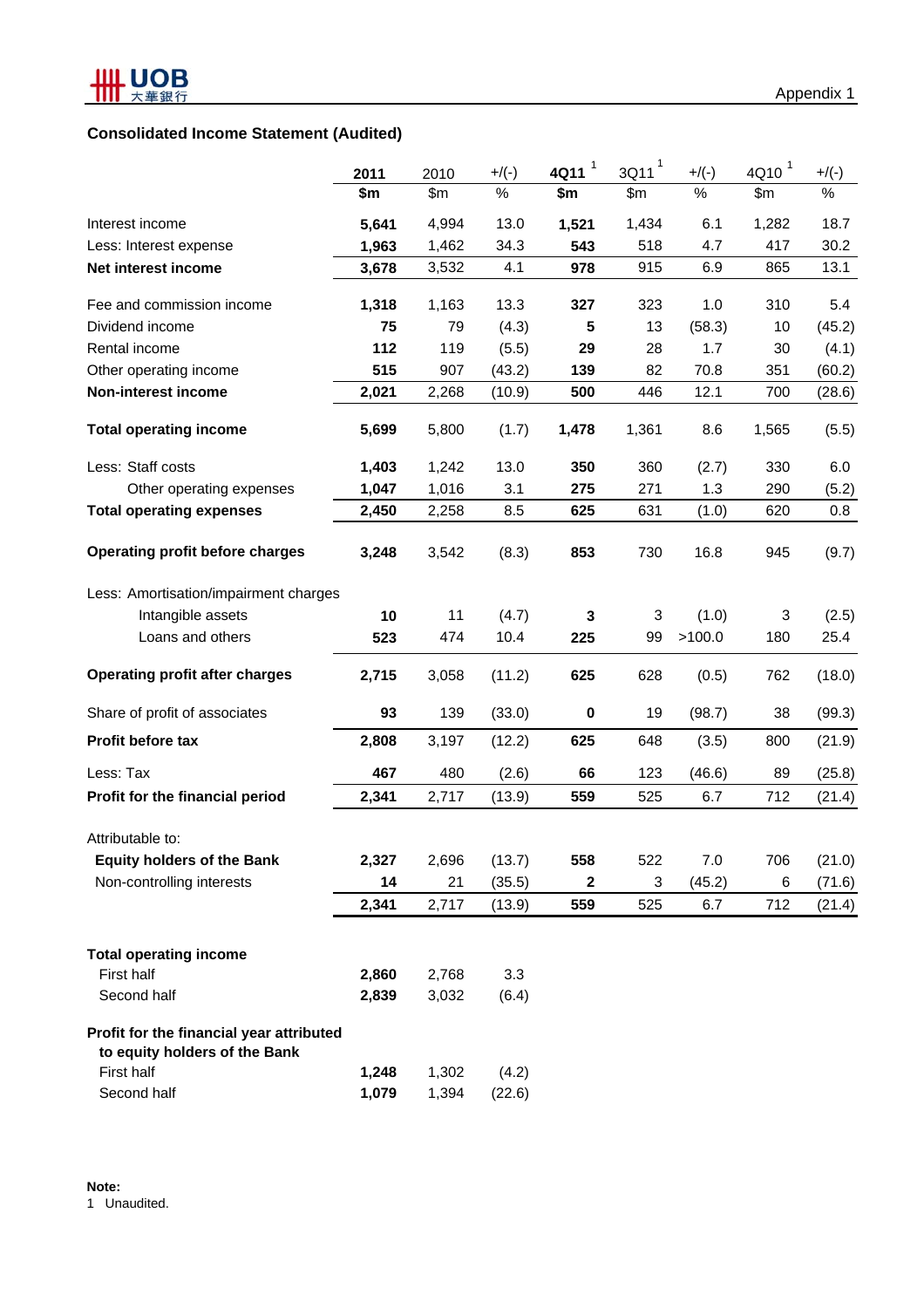

# **Consolidated Statement of Comprehensive Income (Audited)**

|                                        | 2011  | 2010          | $+$ /(-) | 1<br>4Q11 | 1<br>3Q11 | $+$ /(-) | $\mathbf{1}$<br>4Q10 | $+$ /(-) |
|----------------------------------------|-------|---------------|----------|-----------|-----------|----------|----------------------|----------|
|                                        | \$m   | $\mathsf{Sm}$ | %        | \$m       | \$m\$     | %        | \$m                  | %        |
| Profit for the financial period        | 2,341 | 2,717         | (13.9)   | 559       | 525       | 6.7      | 712                  | (21.4)   |
| Currency translation adjustments       | (36)  | (112)         | 67.7     | (19)      | 153       | (>100.0) | (118)                | 83.5     |
| Change in available-for-sale reserve   |       |               |          |           |           |          |                      |          |
| Change in fair value                   | (211) | 502           | (>100.0) | 65        | (492)     | >100.0   | 46                   | 41.8     |
| Transfer to income statement           |       |               |          |           |           |          |                      |          |
| on disposal/impairment                 | 60    | (149)         | >100.0   | 133       | (18)      | >100.0   | (150)                | >100.0   |
| Tax relating to available-for-sale     |       |               |          |           |           |          |                      |          |
| reserve                                | 36    | (40)          | >100.0   | (34)      | 66        | (>100.0) | 3                    | (>100.0) |
| Change in share of other comprehensive |       |               |          |           |           |          |                      |          |
| income of associates                   | (72)  | (37)          | (97.4)   | (8)       | (41)      | 81.1     | (26)                 | 70.4     |
| Other comprehensive income for         |       |               |          |           |           |          |                      |          |
| the financial period, net of tax       | (223) | 165           | (>100.0) | 137       | (332)     | >100.0   | (246)                | >100.0   |
| Total comprehensive income for         |       |               |          |           |           |          |                      |          |
| the financial period, net of tax       | 2,118 | 2,882         | (26.5)   | 696       | 193       | >100.0   | 466                  | 49.4     |
| Attributable to:                       |       |               |          |           |           |          |                      |          |
| <b>Equity holders of the Bank</b>      | 2,112 | 2,861         | (26.2)   | 693       | 196       | >100.0   | 461                  | 50.5     |
| Non-controlling interests              | 5     | 21            | (73.9)   | 3         | (3)       | >100.0   | 5                    | (42.7)   |
|                                        | 2,118 | 2,882         | (26.5)   | 696       | 193       | >100.0   | 466                  | 49.4     |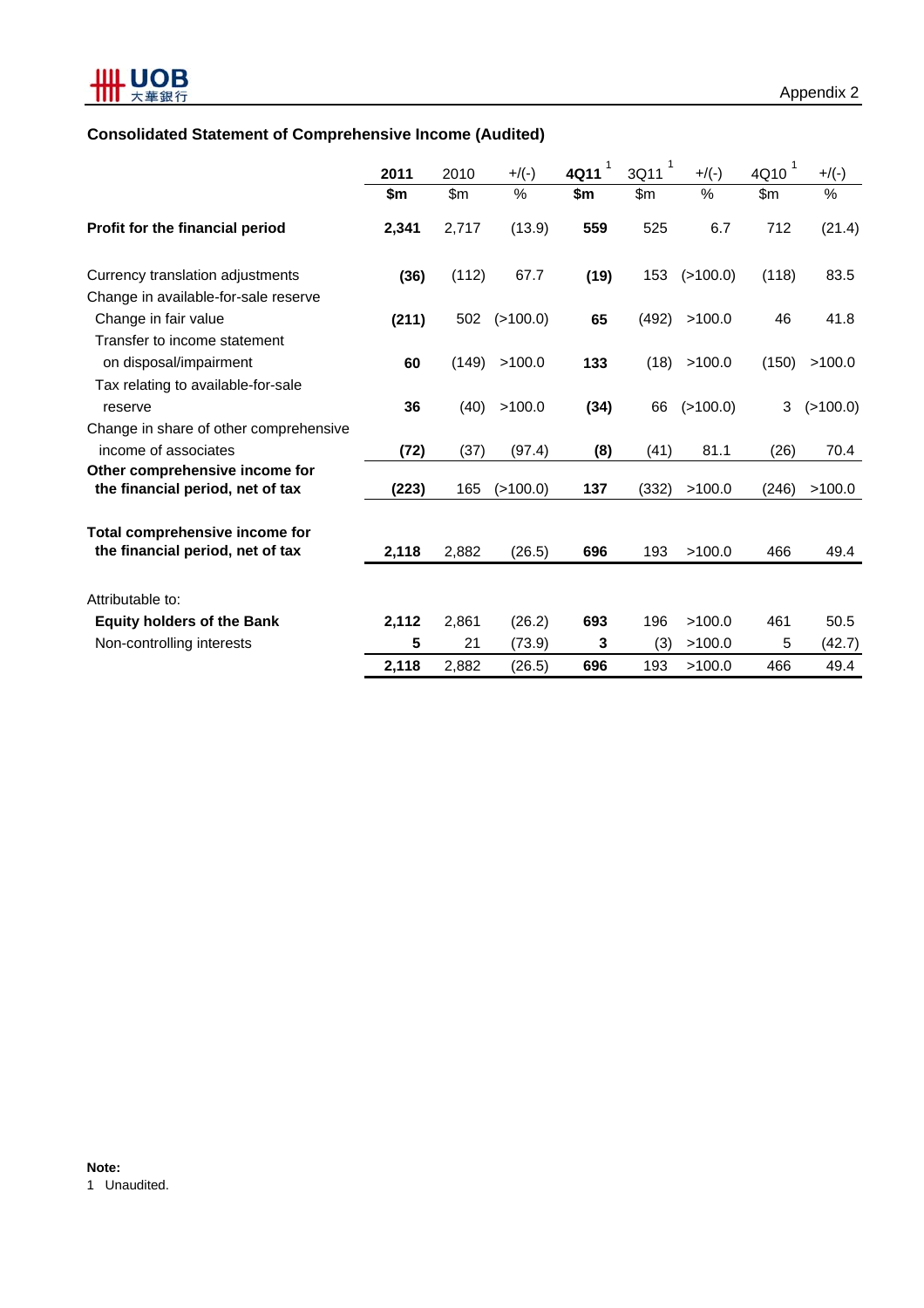

# **Consolidated Balance Sheet (Audited)**

|                                                                 | <b>Dec-11</b>     | Sep-11 $1$        | $Dec-10$          |
|-----------------------------------------------------------------|-------------------|-------------------|-------------------|
|                                                                 | \$m               | \$m               | \$m\$             |
|                                                                 |                   |                   |                   |
| <b>Equity</b><br>Share capital                                  | 5,253             | 5,233             | 4,685             |
| Retained earnings                                               | 8,499             | 8,276             | 7,687             |
| Other reserves                                                  | 9,215             | 8,777             | 9,101             |
|                                                                 |                   |                   |                   |
| Equity attributable to equity holders of the Bank               | 22,967            | 22,286            | 21,473            |
| Non-controlling interests                                       | 177               | 174               | 180               |
| Total                                                           | 23,144            | 22,460            | 21,654            |
|                                                                 |                   |                   |                   |
| <b>Liabilities</b>                                              |                   |                   |                   |
| Deposits and balances of banks                                  | 19,750            | 24,379            | 31,862            |
| Deposits and balances of non-bank customers                     | 169,460           | 158,435           | 142,299           |
| Bills and drafts payable                                        | 1,730             | 1,790             | 1,288             |
| <b>Other liabilities</b>                                        | 11,087            | 12,602            | 10,412            |
| Debts issued                                                    | 11,786            | 10,851            | 6,263             |
| Total                                                           | 213,814           | 208,057           | 192,125           |
|                                                                 |                   |                   |                   |
| <b>Total equity and liabilities</b>                             | 236,958           | 230,517           | 213,778           |
|                                                                 |                   |                   |                   |
| Assets $^2$                                                     |                   |                   |                   |
| Cash, balances and placements with central banks                | 26,786            | 26,481            | 30,743            |
| Singapore Government treasury bills and securities              | 9,710             | 8,401             | 12,814            |
| Other government treasury bills and securities                  | 8,253<br>271      | 8,135<br>230      | 11,575<br>138     |
| <b>Trading securities</b><br>Placements and balances with banks | 18,770            |                   | 13,458            |
| Loans to non-bank customers                                     | 141,191           | 15,346<br>137,633 | 112,440           |
| Investment securities                                           | 14,354            | 15,255            | 15,926            |
| Other assets                                                    | 10,157            | 11,561            | 9,132             |
| Investment in associates                                        | 1,092             | 1,104             | 1,198             |
| Investment properties                                           | 1,126             | 1,110             | 1,125             |
| <b>Fixed assets</b>                                             | 1,050             | 1,058             | 1,019             |
| Intangible assets                                               | 4,196             | 4,204             | 4,210             |
| Total                                                           | 236,958           | 230,517           | 213,778           |
|                                                                 |                   |                   |                   |
|                                                                 |                   |                   |                   |
| <b>Off-balance sheet items</b>                                  |                   |                   |                   |
| <b>Contingent liabilities</b>                                   | 15,821            | 18,496            | 15,021            |
| <b>Financial derivatives</b><br>Commitments                     | 351,224<br>54,022 | 378,068<br>54,067 | 289,011<br>48,994 |
|                                                                 |                   |                   |                   |
|                                                                 |                   |                   |                   |
| Net asset value per ordinary share (\$)                         | 13.23             | 12.80             | 12.51             |

#### **Notes:**

1 Unaudited.

2 Assets pledged under repurchase agreements are included in the respective asset items.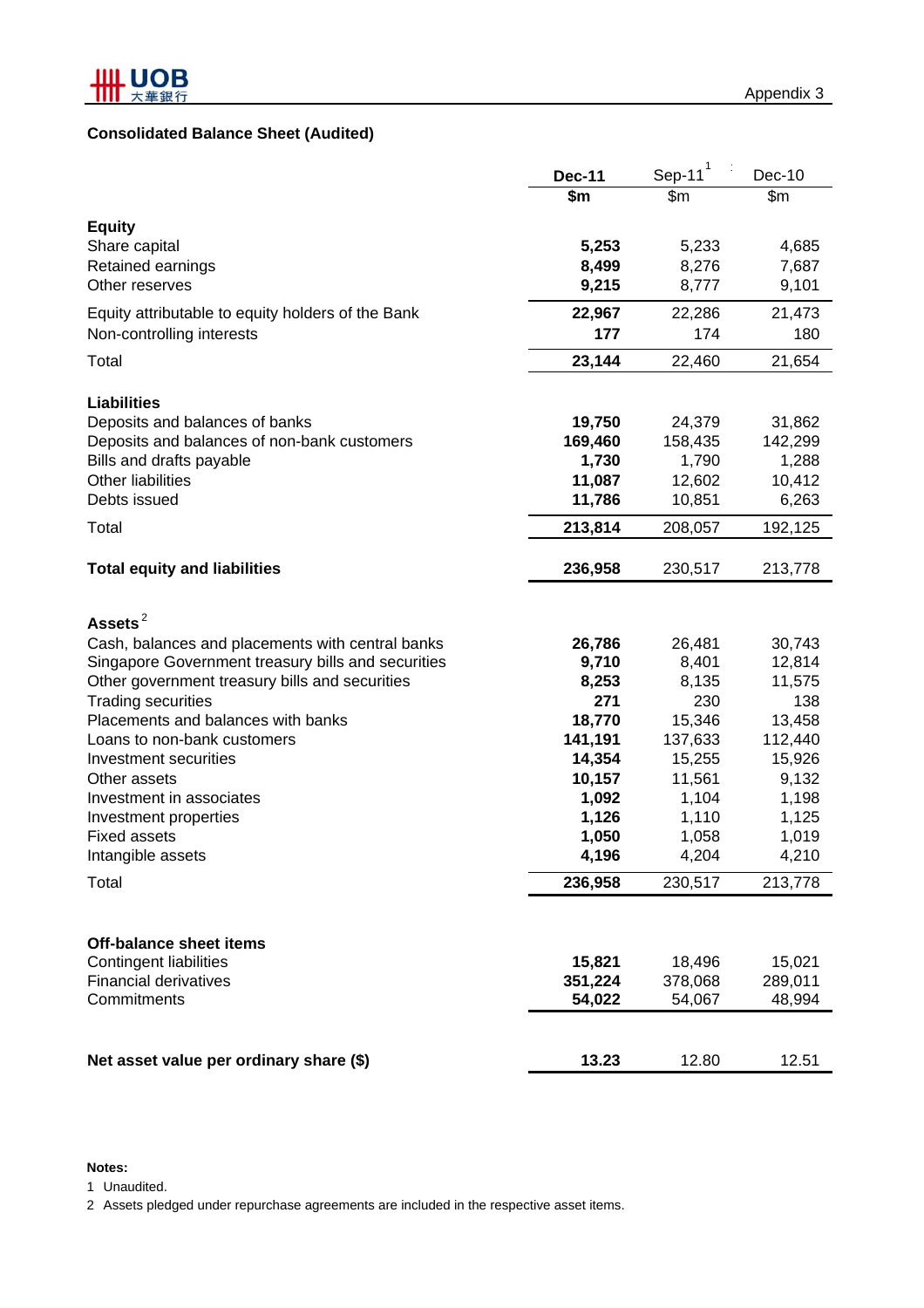# **Consolidated Statement of Changes in Equity (Audited)**

|                                                                  |                                | Attributable to equity holders of the Bank |                          |                     |                                           |                               |
|------------------------------------------------------------------|--------------------------------|--------------------------------------------|--------------------------|---------------------|-------------------------------------------|-------------------------------|
|                                                                  | <b>Share</b><br>capital<br>\$m | <b>Retained</b><br>earnings<br>\$m         | Other<br>reserves<br>\$m | <b>Total</b><br>\$m | Non-<br>controlling<br>interests<br>\$m\$ | <b>Total</b><br>equity<br>\$m |
|                                                                  |                                |                                            |                          |                     |                                           |                               |
| Balance at 1 January 2011                                        | 4,685                          | 7,687                                      | 9,101                    | 21,473              | 180                                       | 21,654                        |
| Profit for the financial year<br>Other comprehensive income      |                                | 2,327                                      |                          | 2,327               | 14                                        | 2,341                         |
| for the financial year                                           |                                | ۰                                          | (215)                    | (215)               | (8)                                       | (223)                         |
| Total comprehensive income<br>for the financial year             |                                | 2,327                                      | (215)                    | 2,112               | 5                                         | 2,118                         |
| <b>Transfers</b>                                                 |                                | (326)                                      | 326                      |                     |                                           |                               |
| Change in non-controlling interests                              |                                |                                            | 0                        | 0                   | (1)                                       | (1)                           |
| <b>Dividends</b>                                                 |                                | (1, 189)                                   |                          | (1, 189)            | (7)                                       | (1, 196)                      |
| Share buyback - held in treasury<br>Issue of shares under scrip  | (9)                            |                                            |                          | (9)                 |                                           | (9)                           |
| dividend scheme                                                  | 547                            |                                            |                          | 547                 |                                           | 547                           |
| Share-based compensation                                         |                                |                                            | 32                       | 32                  |                                           | 32                            |
| Increase in statutory reserves                                   |                                |                                            | 1                        | 1                   |                                           | 1                             |
| Issue of treasury shares under<br>share-based compensation plans | 30                             |                                            | (30)                     |                     |                                           |                               |
| Balance at 31 December 2011                                      | 5,253                          | 8,499                                      | 9,215                    | 22,967              | 177                                       | 23,144                        |
| Balance at 1 January 2010                                        | 4,051                          | 6,324                                      | 8,611                    | 18,986              | 169                                       | 19,155                        |
| Profit for the financial year                                    |                                | 2,696                                      |                          | 2,696               | 21                                        | 2,717                         |
| Other comprehensive income<br>for the financial year             |                                |                                            | 165                      | 165                 | (0)                                       | 165                           |
| Total comprehensive income<br>for the financial year             |                                | 2,696                                      | 165                      | 2,861               | 21                                        | 2,882                         |
| <b>Transfers</b>                                                 |                                | (319)                                      | 319                      |                     |                                           |                               |
| Change in non-controlling interests                              |                                |                                            | $\mathbf 0$              | 0                   | (2)                                       | (2)                           |
| <b>Dividends</b>                                                 |                                | (1,014)                                    |                          | (1,014)             | (8)                                       | (1,022)                       |
| Issue of shares under scrip<br>dividend scheme                   | 621                            |                                            |                          | 621                 |                                           | 621                           |
| Share-based compensation                                         |                                |                                            | 19                       | 19                  |                                           | 19                            |
| Issue of treasury shares under                                   |                                |                                            |                          |                     |                                           |                               |
| share-based compensation plans                                   | 13                             |                                            | (13)                     |                     |                                           |                               |
| Balance at 31 December 2010                                      | 4,685                          | 7,687                                      | 9,101                    | 21,473              | 180                                       | 21,654                        |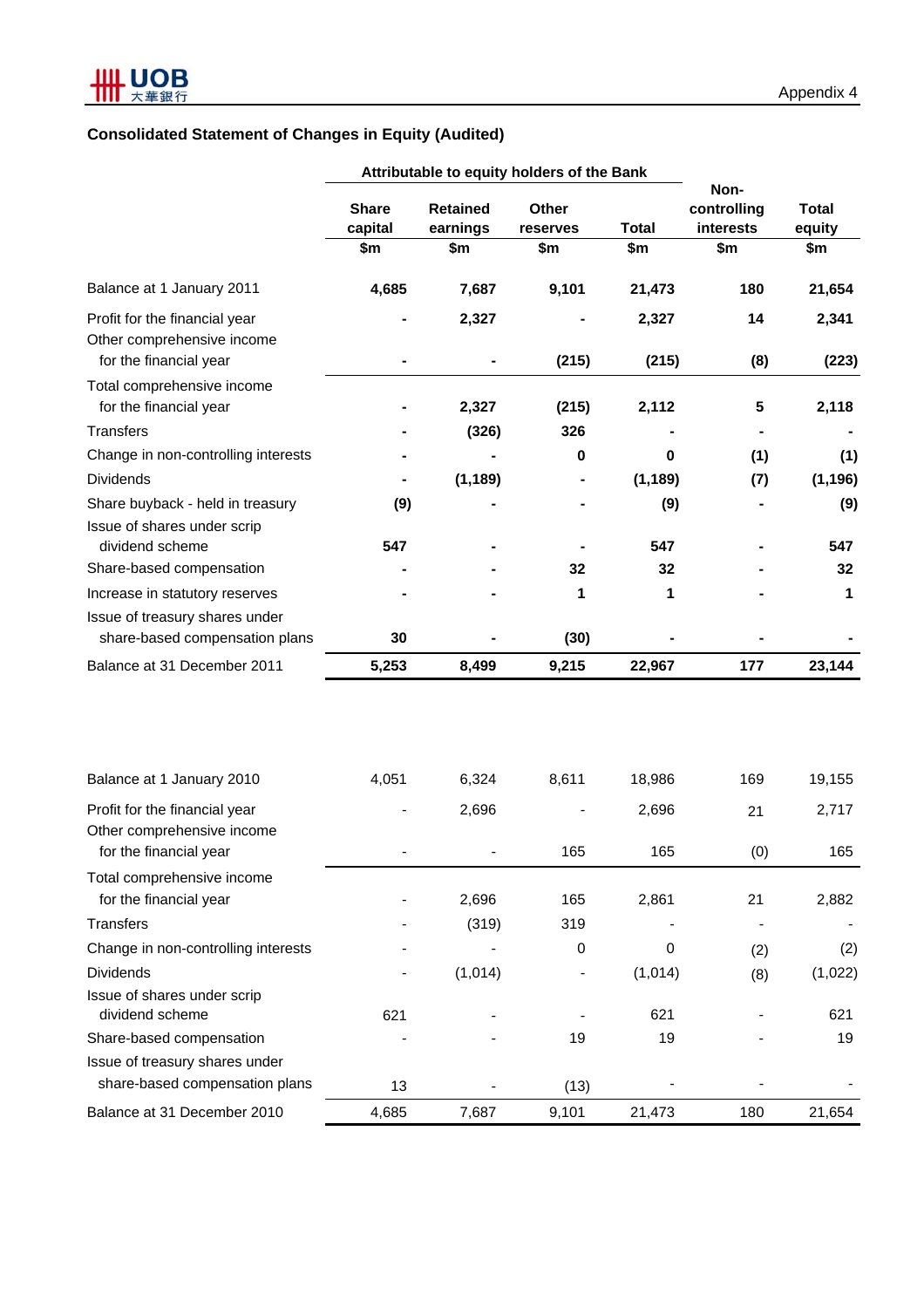# **Consolidated Statement of Changes in Equity (Unaudited)**

|                                                               | Attributable to equity holders of the Bank |                             |                          |        |                                         |                 |
|---------------------------------------------------------------|--------------------------------------------|-----------------------------|--------------------------|--------|-----------------------------------------|-----------------|
|                                                               | <b>Share</b><br>capital                    | <b>Retained</b><br>earnings | <b>Other</b><br>reserves | Total  | Non-<br>controlling<br><b>interests</b> | Total<br>equity |
|                                                               | \$m                                        | \$m                         | \$m                      | \$m    | \$m                                     | \$m             |
| Balance at 1 October 2011                                     | 5,233                                      | 8,276                       | 8,777                    | 22,286 | 174                                     | 22,460          |
| Profit for the financial period<br>Other comprehensive income |                                            | 558                         |                          | 558    | $\mathbf{2}$                            | 559             |
| for the financial period                                      |                                            |                             | 136                      | 136    | 1                                       | 137             |
| Total comprehensive income                                    |                                            |                             |                          |        |                                         |                 |
| for the financial period                                      |                                            | 558                         | 136                      | 693    | 3                                       | 696             |
| Transfers                                                     |                                            | (326)                       | 326                      |        |                                         |                 |
| <b>Dividends</b>                                              |                                            | (9)                         |                          | (9)    | (0)                                     | (10)            |
| Share buyback - held in treasury                              | (9)                                        |                             |                          | (9)    |                                         | (9)             |
| Share-based compensation                                      |                                            |                             | 6                        | 6      |                                         | 6               |
| Issue of treasury shares under                                |                                            |                             |                          |        |                                         |                 |
| share-based compensation plans                                | 29                                         |                             | (29)                     |        |                                         |                 |
| Balance at 31 December 2011                                   | 5,253                                      | 8,499                       | 9,215                    | 22,967 | 177                                     | 23,144          |

| Balance at 1 October 2010                                     | 4,468 | 7,311 | 9,036 | 20,814 | 175 | 20,990 |
|---------------------------------------------------------------|-------|-------|-------|--------|-----|--------|
| Profit for the financial period<br>Other comprehensive income |       | 706   |       | 706    | 6   | 712    |
| for the financial period                                      |       |       | (245) | (245)  | (0) | (246)  |
| Total comprehensive income                                    |       |       |       |        |     |        |
| for the financial period                                      |       | 706   | (245) | 461    | 5   | 466    |
| Transfers                                                     |       | (321) | 321   |        |     |        |
| <b>Dividends</b>                                              |       | (9)   |       | (9)    | (0) | (10)   |
| Issue of shares under scrip<br>dividend scheme                | 205   |       |       | 205    |     | 205    |
| Share-based compensation                                      |       |       | 3     | 3      |     | 3      |
| Issue of treasury shares under                                |       |       |       |        |     |        |
| share-based compensation plans                                | 13    |       | (13)  |        |     |        |
| Balance at 31 December 2010                                   | 4,685 | 7,687 | 9,101 | 21,473 | 180 | 21,654 |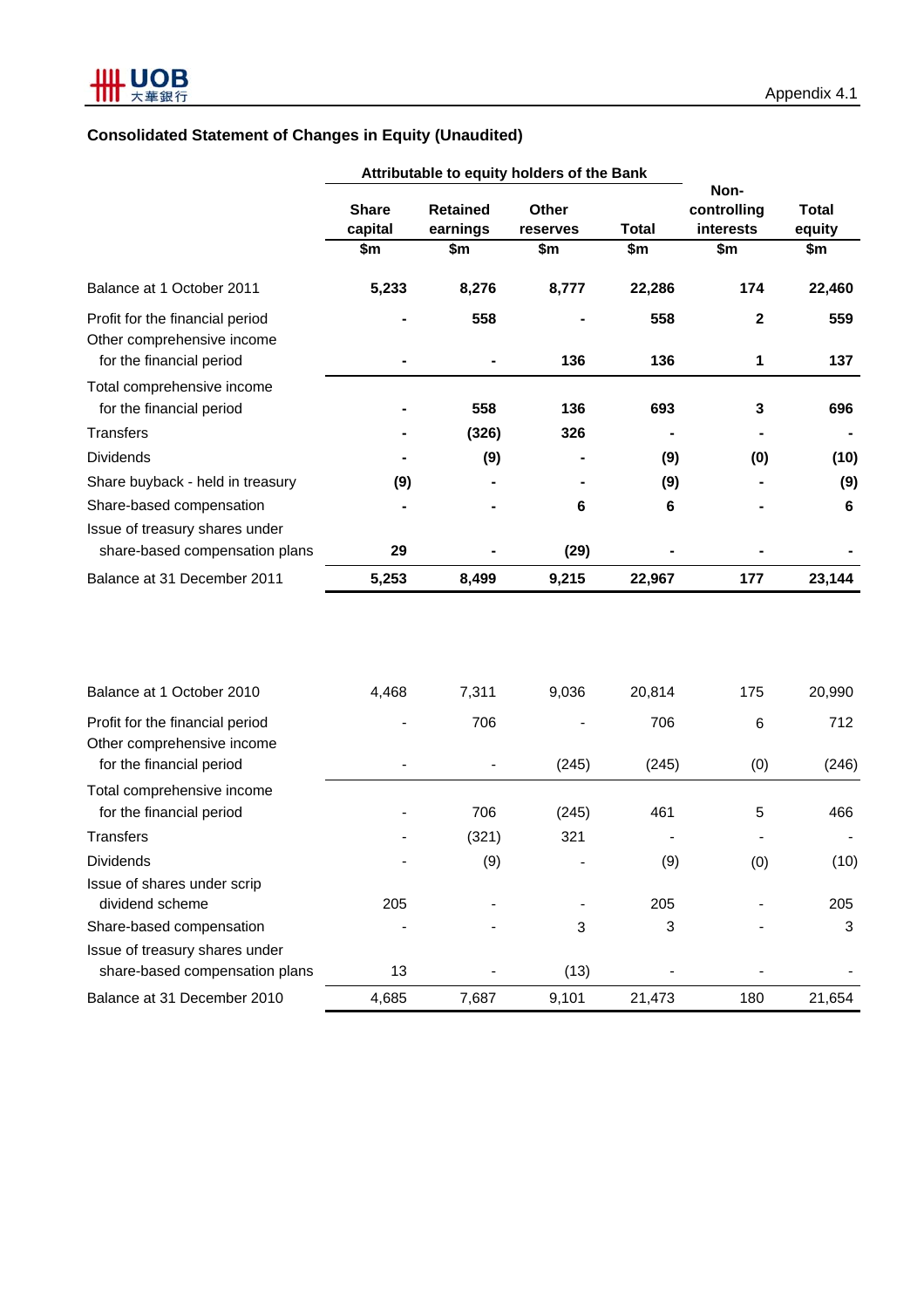

### **Consolidated Cash Flow Statement (Audited)**

|                                                                | 2011        | 2010      | 4Q11        | 4Q10           |
|----------------------------------------------------------------|-------------|-----------|-------------|----------------|
|                                                                | \$m         | \$m       | \$m         | \$m\$          |
| Cash flows from operating activities                           |             |           |             |                |
| Operating profit before amortisation and impairment charges    | 3,248       | 3,542     | 853         | 945            |
| Adjustments for:                                               |             |           |             |                |
| Depreciation of assets                                         | 116         | 137       | 30          | 34             |
| Net (gain)/loss on disposal of assets                          | 16          | (361)     | 45          | (190)          |
| Share-based compensation                                       | 31          | 19        | 6           | 3              |
| Operating profit before working capital changes                | 3,411       | 3,338     | 933         | 792            |
| Increase/(decrease) in working capital                         |             |           |             |                |
| Deposits and balances of banks                                 | (12, 111)   | 4,110     | (4,629)     | 2,001          |
| Deposits and balances of non-bank customers                    | 27,161      | 20,797    | 11,025      | 9,816          |
| Bills and drafts payable                                       | 441         | (149)     | (60)        | (273)          |
| Other liabilities                                              | 684         | 719       | (1,580)     | (544)          |
| Restricted balances with central banks                         | (791)       | (1,279)   | (439)       | (900)          |
| Government treasury bills and securities                       | 6,426       | (3,900)   | (1, 428)    | (7,610)        |
| <b>Trading securities</b>                                      | (134)       | (20)      | (41)        | (20)           |
| Investment securities                                          | 1,342       | 696       | 969         | 166            |
| Placements and balances with banks                             | (5, 312)    | 656       | (3, 424)    | 5,771          |
| Loans to non-bank customers                                    | (29, 149)   | (13, 613) | (3,668)     | (5, 512)       |
| Other assets                                                   | (928)       | (459)     | 1,421       | 760            |
| Cash generated from/(used in) operations                       | (8,958)     | 10,896    | (919)       | 4,447          |
| Income tax paid                                                | (601)       | (488)     | (110)       | (77)           |
| Net cash provided by/(used in) operating activities            | (9, 559)    | 10,407    | (1,029)     | 4,370          |
|                                                                |             |           |             |                |
| Cash flows from investing activities                           |             |           |             |                |
| Acquisition of associates                                      | (15)        | (2)       | (0)         | (0)            |
| Proceeds from disposal of associates                           | $\mathbf 0$ |           | $\mathbf 0$ |                |
| (Increase)/decrease in associates                              |             | (1)       |             | $\overline{2}$ |
| Acquisition of properties and other fixed assets               | (187)       | (106)     | (70)        | (47)           |
| Proceeds from disposal of properties and other fixed assets    | 60          | 19        | 54          | 25             |
| Proceeds from disposal of subsidiaries                         |             | 489       |             | 25             |
| Change in non-controlling interests                            |             | (2)       |             |                |
| Dividends received from associates                             | 125         | 92        | 6           |                |
| Net cash provided by/(used in) investing activities            | (17)        | 489       | (11)        | 5              |
| Cash flows from financing activities                           |             |           |             |                |
| Redemption of subordinated notes                               | (1, 300)    |           |             |                |
|                                                                |             | 219       | 935         |                |
| Increase/(decrease) in debts issued                            | 6,823       |           |             | (32)           |
| Share buyback                                                  | (9)         |           | (9)         |                |
| Change in non-controlling interests                            | (1)         | (0)       |             |                |
| Dividends paid on ordinary shares                              | (539)       | (287)     |             | (101)          |
| Dividends paid on preference shares                            | (104)       | (106)     |             |                |
| Dividends paid to non-controlling interests                    | (7)         | (8)       | (0)         | (0)            |
| Net cash provided by/(used in) financing activities            | 4,862       | (181)     | 926         | (134)          |
| Currency translation adjustments                               | (33)        | (116)     | (19)        | (119)          |
| Net increase/(decrease) in cash and cash equivalents           | (4,747)     | 10,599    | (133)       | 4,122          |
| Cash and cash equivalents at beginning of the financial period | 27,143      | 16,544    | 22,529      | 23,021         |
| Cash and cash equivalents at end of the financial period       | 22,396      | 27,143    | 22,396      | 27,143         |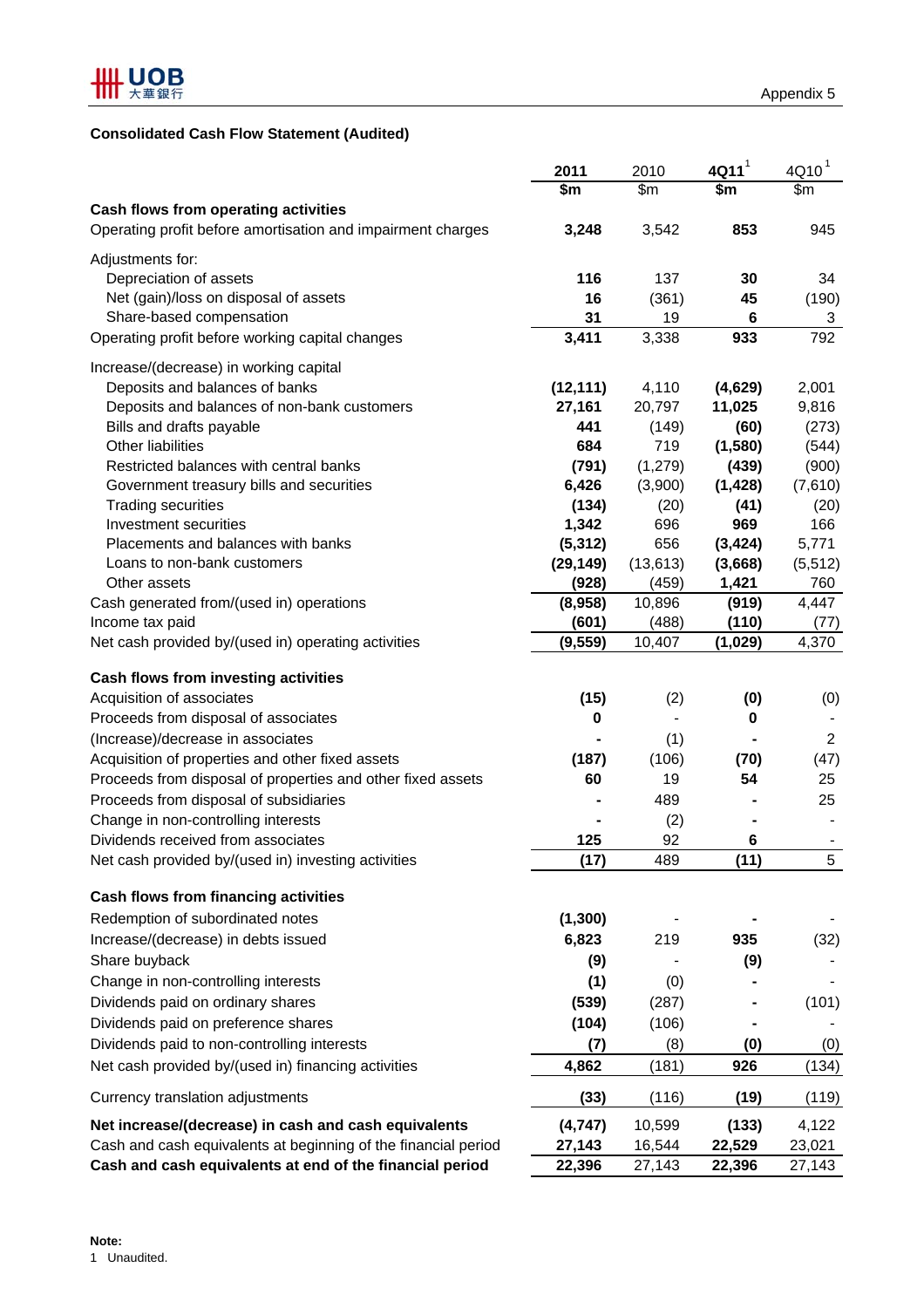

# **Balance Sheet of the Bank (Audited)**

|                                                                 | <b>Dec-11</b>  | Sep-11         | Dec-10  |
|-----------------------------------------------------------------|----------------|----------------|---------|
|                                                                 | \$m\$          | \$m            | \$m\$   |
| <b>Equity</b>                                                   |                |                |         |
| Share capital                                                   | 4,422          | 4,402          | 3,854   |
| Retained earnings                                               | 6,895<br>8,965 | 6,741<br>8,543 | 6,363   |
| Other reserves                                                  |                |                | 8,730   |
| Total                                                           | 20,282         | 19,685         | 18,947  |
| <b>Liabilities</b>                                              |                |                |         |
| Deposits and balances of banks                                  | 18,427         | 22,848         | 30,012  |
| Deposits and balances of non-bank customers                     | 128,907        | 123,462        | 111,727 |
| Deposits and balances of subsidiaries                           | 6,873          | 5,456          | 2,269   |
| Bills and drafts payable                                        | 273            | 395            | 183     |
| Other liabilities                                               | 8,639          | 10,096         | 8,357   |
| Debts issued                                                    | 6,424          | 6,515          | 6,165   |
| Total                                                           | 169,543        | 168,772        | 158,714 |
| <b>Total equity and liabilities</b>                             | 189,825        | 188,457        | 177,661 |
|                                                                 |                |                |         |
| Assets <sup>2</sup>                                             |                |                |         |
| Cash, balances and placements with central banks                | 16,278         | 19,126         | 25,112  |
| Singapore Government treasury bills and securities              | 9,649          | 8,314          | 12,694  |
| Other government treasury bills and securities                  | 4,205          | 2,727          | 7,332   |
| <b>Trading securities</b>                                       | 168            | 170            | 134     |
| Placements and balances with banks                              | 15,989         | 12,640         | 11,199  |
| Loans to non-bank customers                                     | 105,850        | 104,607        | 85,538  |
| Placements with and advances to subsidiaries                    | 5,693          | 6,571          | 2,869   |
| Investment securities                                           | 12,803         | 13,675         | 14,487  |
| Other assets                                                    | 8,656          | 10,122         | 7,817   |
| Investment in associates                                        | 369            | 372            | 371     |
| Investment in subsidiaries                                      | 4,763          | 4,760          | 4,757   |
| Investment properties                                           | 1,458          | 1,359          | 1,419   |
| Fixed assets                                                    | 761            | 833            | 750.    |
| Intangible assets                                               | 3,182          | 3,182          | 3,182   |
| Total                                                           | 189,825        | 188,457        | 177,661 |
|                                                                 |                |                |         |
| <b>Off-balance sheet items</b><br><b>Contingent liabilities</b> | 12,160         | 14,788         | 11,910  |
| <b>Financial derivatives</b>                                    | 304,180        | 328,872        | 254,775 |
| Commitments                                                     | 41,174         | 40,908         | 37,051  |
|                                                                 |                |                |         |
| Net asset value per ordinary share (\$)                         | 12.04          | 11.67          | 11.42   |

#### **Notes:**

1 Unaudited.

2 Assets pledged under repurchase agreements are included in the respective asset items.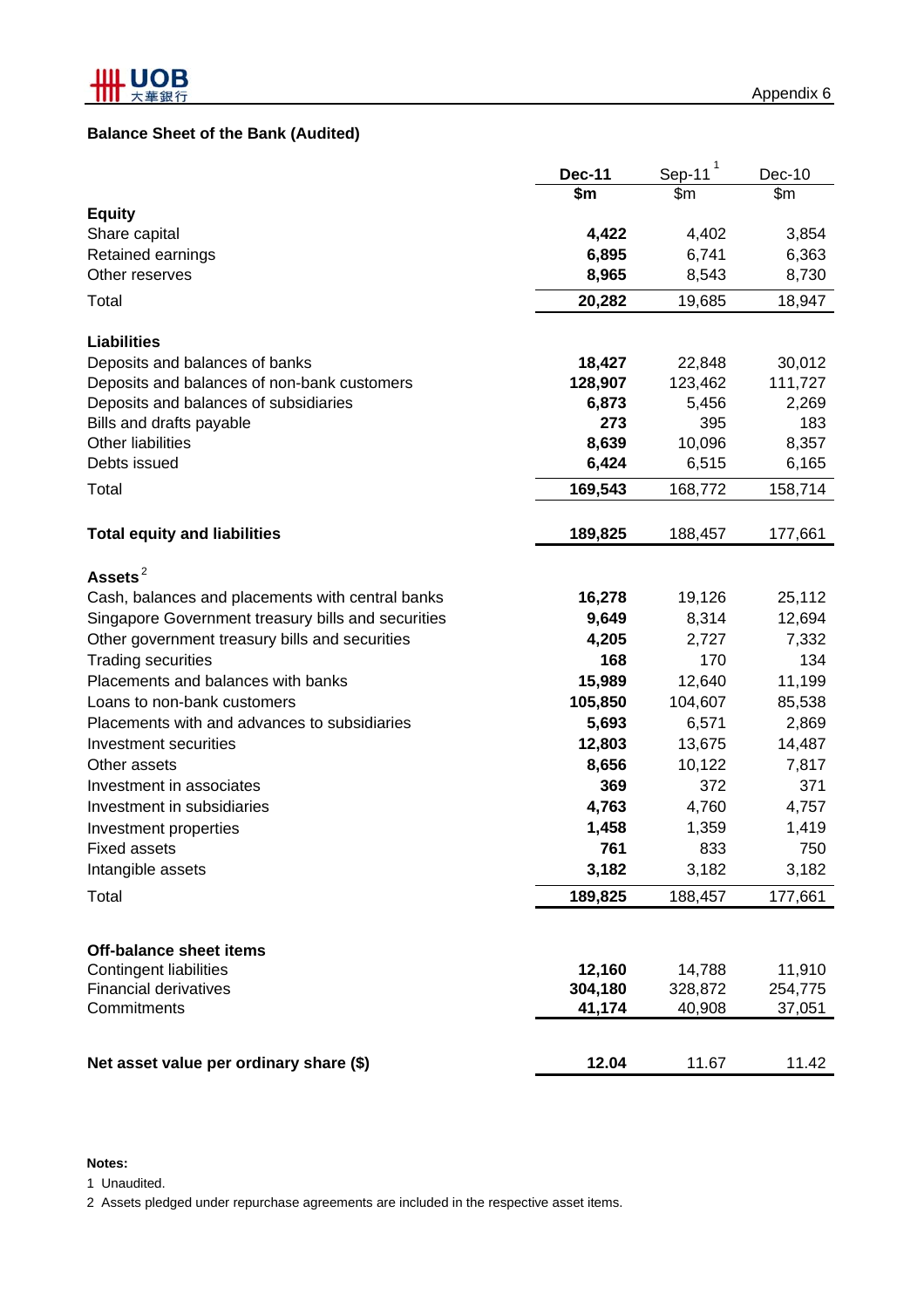# **Statement of Changes in Equity of the Bank (Audited)**

|                                                                  | <b>Share capital</b> | <b>Retained earnings</b> | <b>Other reserves</b> | <b>Total equity</b> |  |
|------------------------------------------------------------------|----------------------|--------------------------|-----------------------|---------------------|--|
|                                                                  | \$m                  | \$m                      | \$m                   | \$m                 |  |
| Balance at 1 January 2011                                        | 3,854                | 6,363                    | 8,730                 | 18,947              |  |
| Profit for the financial year<br>Other comprehensive income      |                      | 1,984                    |                       | 1,984               |  |
| for the financial year                                           |                      |                          | (67)                  | (67)                |  |
| Total comprehensive income<br>for the financial year             |                      | 1,984                    | (67)                  | 1,918               |  |
| <b>Transfers</b>                                                 |                      | (300)                    | 300                   |                     |  |
| <b>Dividends</b>                                                 |                      | (1, 152)                 |                       | (1, 152)            |  |
| Share buyback - held in treasury                                 | (9)                  |                          |                       | (9)                 |  |
| Issue of shares under scrip<br>dividend scheme                   | 547                  |                          |                       | 547                 |  |
| Share-based compensation                                         |                      |                          | 32                    | 32                  |  |
| Issue of treasury shares under<br>share-based compensation plans | 30                   |                          | (30)                  |                     |  |
| Balance at 31 December 2011                                      | 4,422                | 6,895                    | 8,965                 | 20,282              |  |
|                                                                  |                      |                          |                       |                     |  |
| Balance at 1 January 2010                                        | 3,220                | 5,337                    | 8,136                 | 16,693              |  |
| Profit for the financial year<br>Other comprehensive income      |                      | 2,301                    |                       | 2,301               |  |
| for the financial year                                           |                      |                          | 288                   | 288                 |  |
| Total comprehensive income<br>for the financial year             |                      | 2,301                    | 288                   | 2,588               |  |
| Transfers                                                        |                      | (300)                    | 300                   |                     |  |
| <b>Dividends</b>                                                 |                      | (975)                    |                       | (975)               |  |
| Issue of shares under scrip<br>dividend scheme                   | 621                  |                          |                       | 621                 |  |
| Share-based compensation                                         |                      |                          | 19                    | 19                  |  |
| Issue of treasury shares under                                   |                      |                          |                       |                     |  |
| share-based compensation plans                                   | 13                   |                          | (13)                  |                     |  |
| Balance at 31 December 2010                                      | 3,854                | 6,363                    | 8,730                 | 18,947              |  |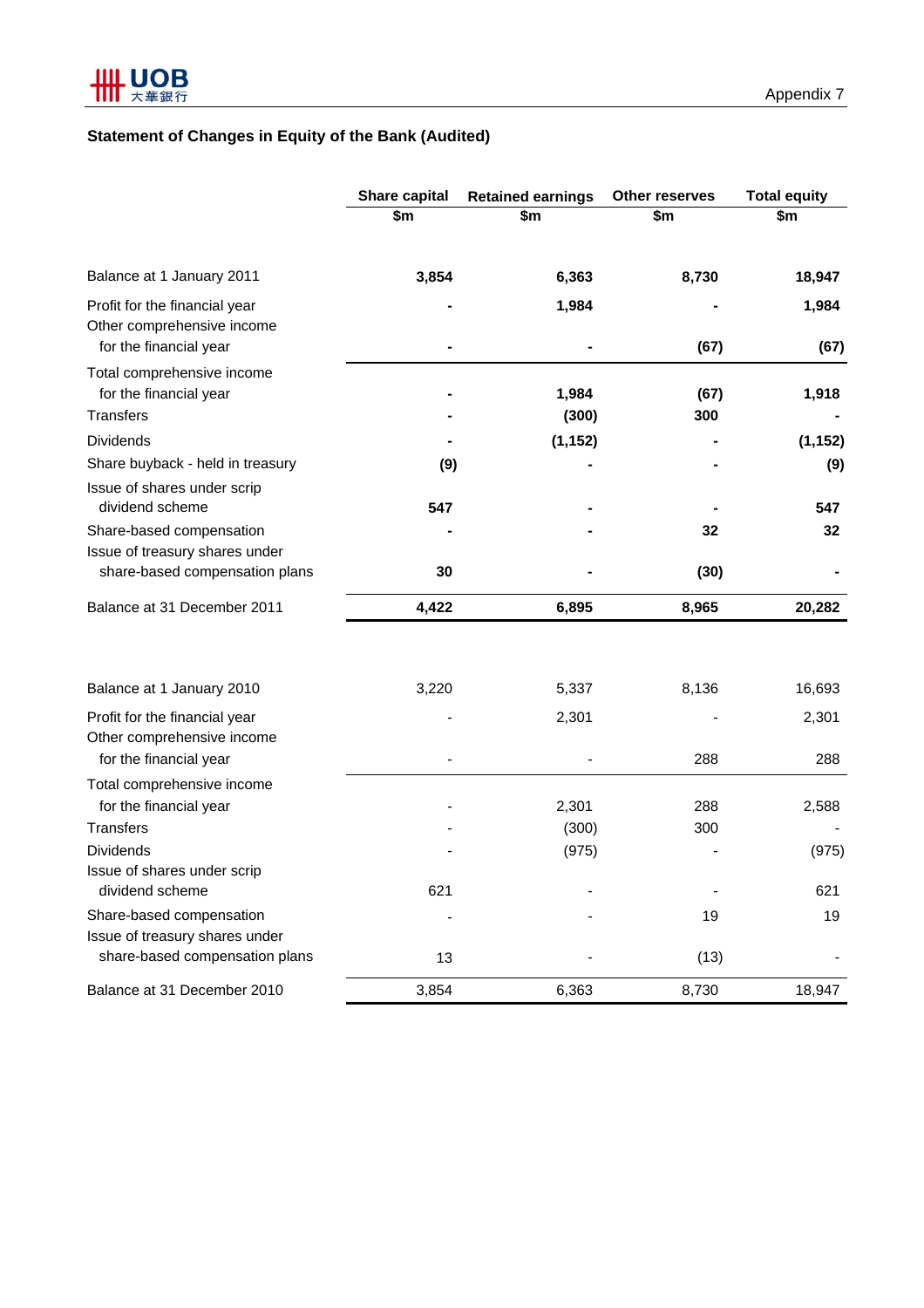# **Statement of Changes in Equity of the Bank (Unaudited)**

|                                                                                           | <b>Share capital</b> | <b>Retained earnings</b> | <b>Other reserves</b> | <b>Total equity</b> |  |
|-------------------------------------------------------------------------------------------|----------------------|--------------------------|-----------------------|---------------------|--|
|                                                                                           | \$m                  | \$m                      | \$m                   | \$m                 |  |
| Balance at 1 October 2011                                                                 | 4,402                | 6,741                    | 8,543                 | 19,685              |  |
| Profit for the financial period<br>Other comprehensive income<br>for the financial period |                      | 454                      | 145                   | 454<br>145          |  |
| Total comprehensive income<br>for the financial period                                    |                      | 454                      | 145                   | 599                 |  |
| <b>Transfers</b>                                                                          |                      | (300)                    | 300                   |                     |  |
| Share buyback - held in treasury                                                          | (9)                  |                          |                       | (9)                 |  |
| Share-based compensation                                                                  |                      |                          | 6                     | 6                   |  |
| Issue of treasury shares under<br>share-based compensation plans                          | 29                   |                          | (29)                  |                     |  |
| Balance at 31 December 2011                                                               | 4,422                | 6,895                    | 8,965                 | 20,282              |  |
| Balance at 1 October 2010                                                                 | 3,636                | 6,099                    | 8,567                 | 18,303              |  |
| Profit for the financial period                                                           |                      | 564                      |                       | 564                 |  |
| Other comprehensive income<br>for the financial period                                    |                      |                          | (127)                 | (127)               |  |
| Total comprehensive income<br>for the financial period                                    |                      | 564                      | (127)                 | 437                 |  |
| <b>Transfers</b>                                                                          |                      | (300)                    | 300                   |                     |  |
| <b>Dividends</b>                                                                          |                      | 0                        |                       | 0                   |  |
| Issue of shares under scrip<br>dividend scheme                                            | 205                  |                          |                       | 205                 |  |
| Share-based compensation                                                                  |                      |                          | 3                     | 3                   |  |
| Issue of treasury shares under<br>share-based compensation plans                          | 13                   |                          | (13)                  |                     |  |
| Balance at 31 December 2010                                                               | 3,854                | 6,363                    | 8,730                 | 18,947              |  |